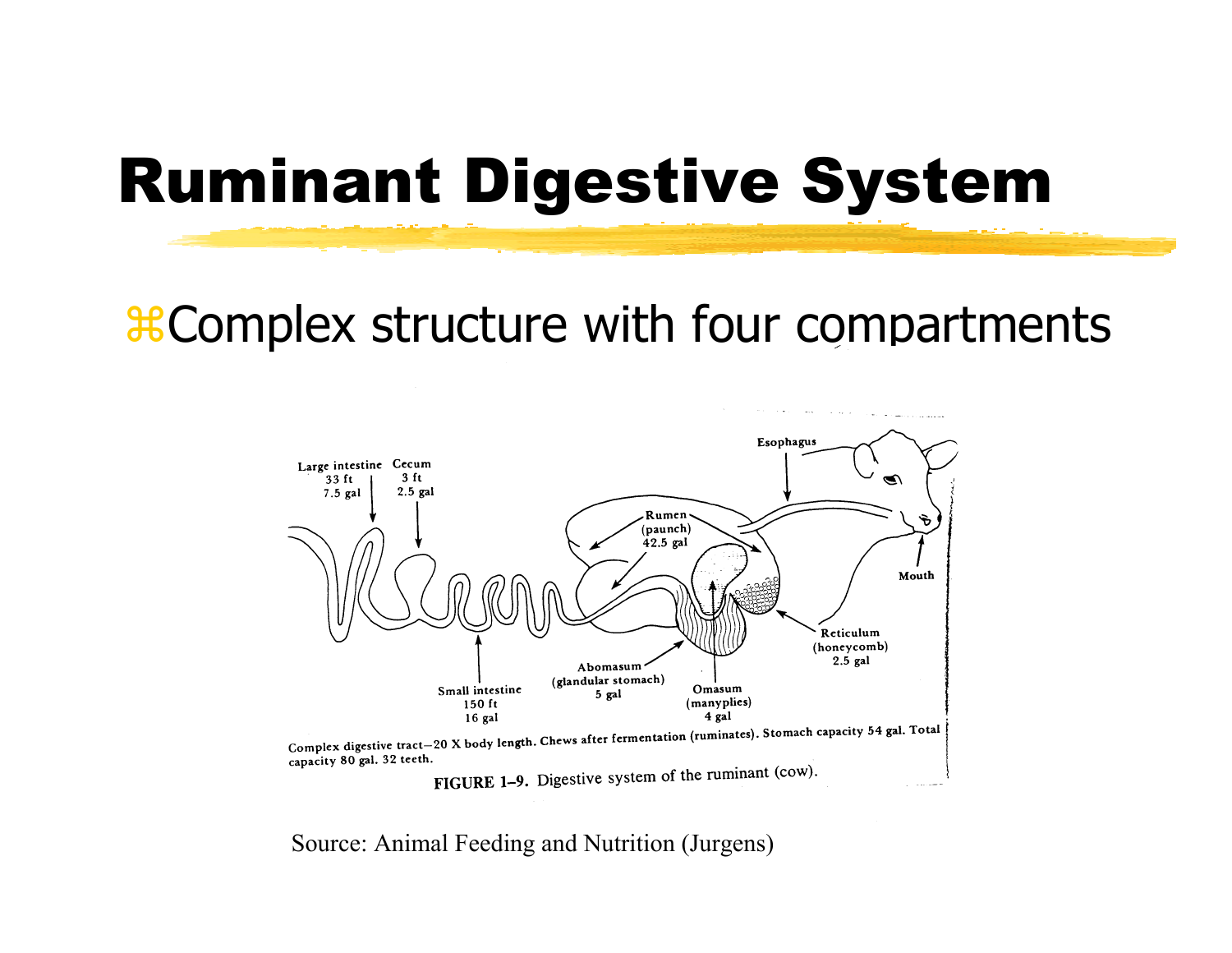# Ruminant Characteristics

#### & Primarily herbivores  $\Box$ Cattle, sheep, goats, deer, elk **OCamelids are "pseodu" ruminants**



 $\frac{1260}{75\%}$  of ingesta fermented by microbes before exposed to gastric juices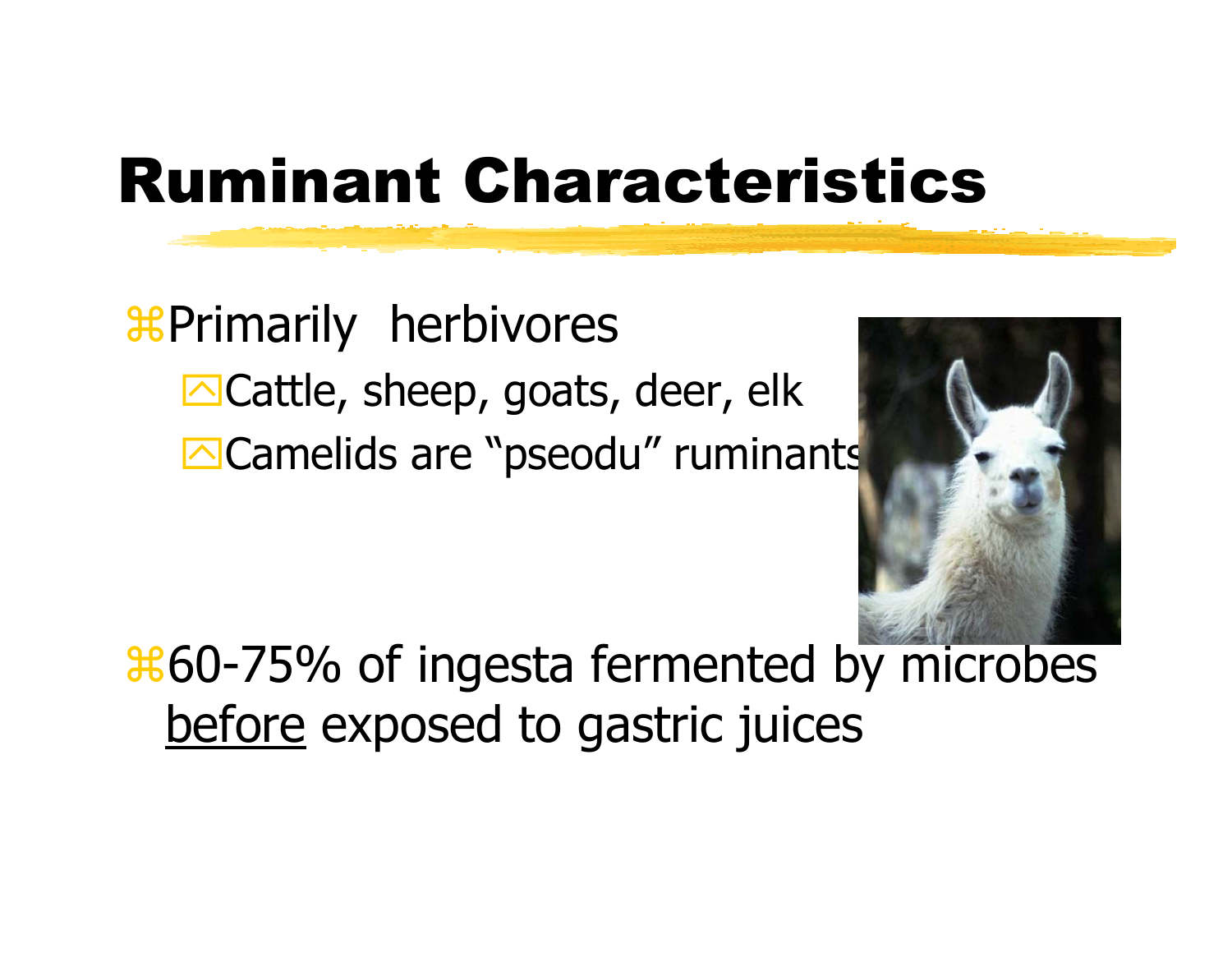#### Mouth

*C*Tonque

 $\Box$ Used more by cattle and goats (also use lips) *a*Teeth

 $\Box$  No upper incisors  $\Box$ Used more by sheep (use lips to "sort" feed) Saliva

**E**Continual production  $\Box$ Cattle: 12 gal/d vs Sheep: 2 gal/d

No enzymes; High pH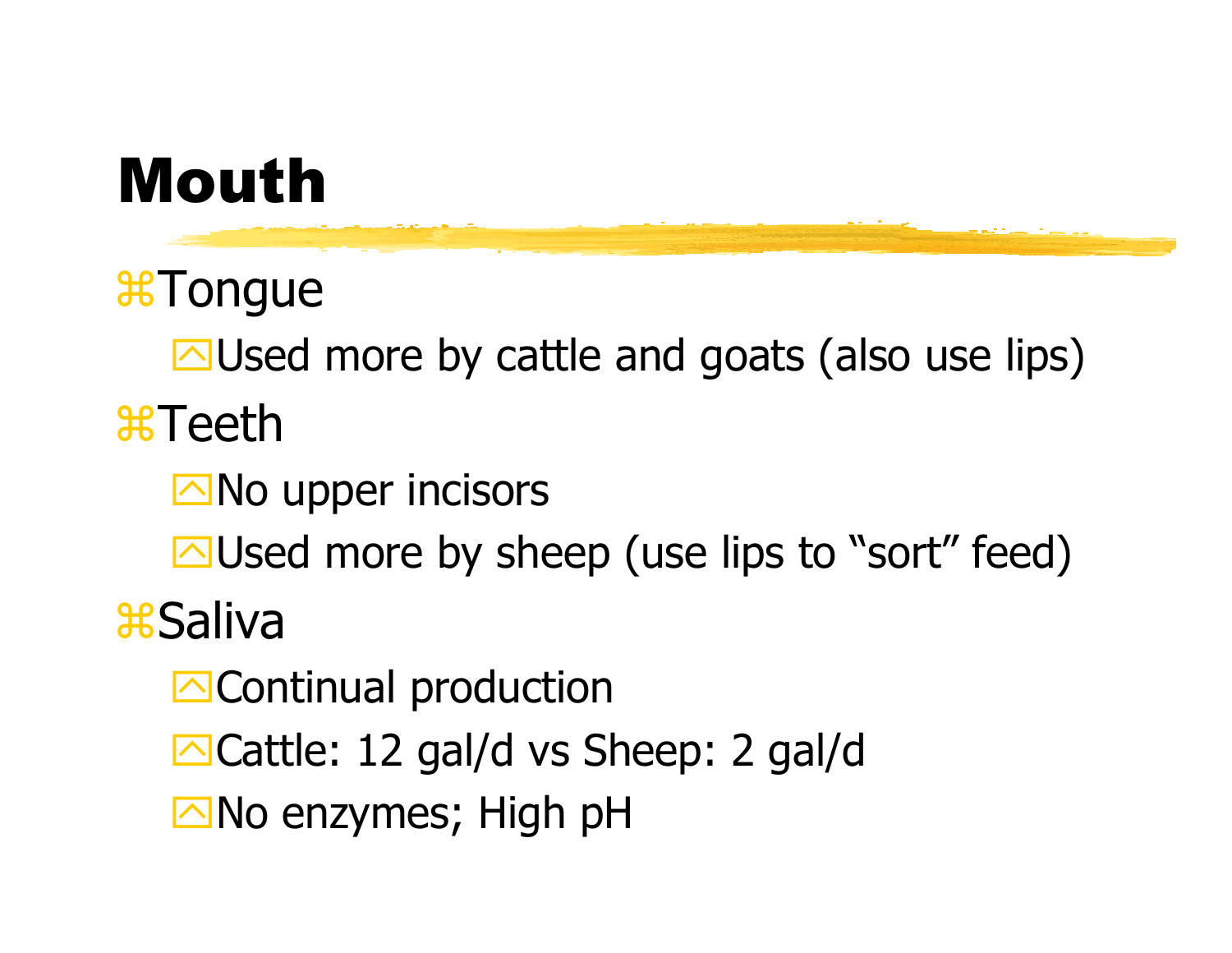

#### $\frac{1}{26}$ **No sphincter valve**

#### **&Opens into reticulum and rumen**

#### **AMuscle contractions move in both** directions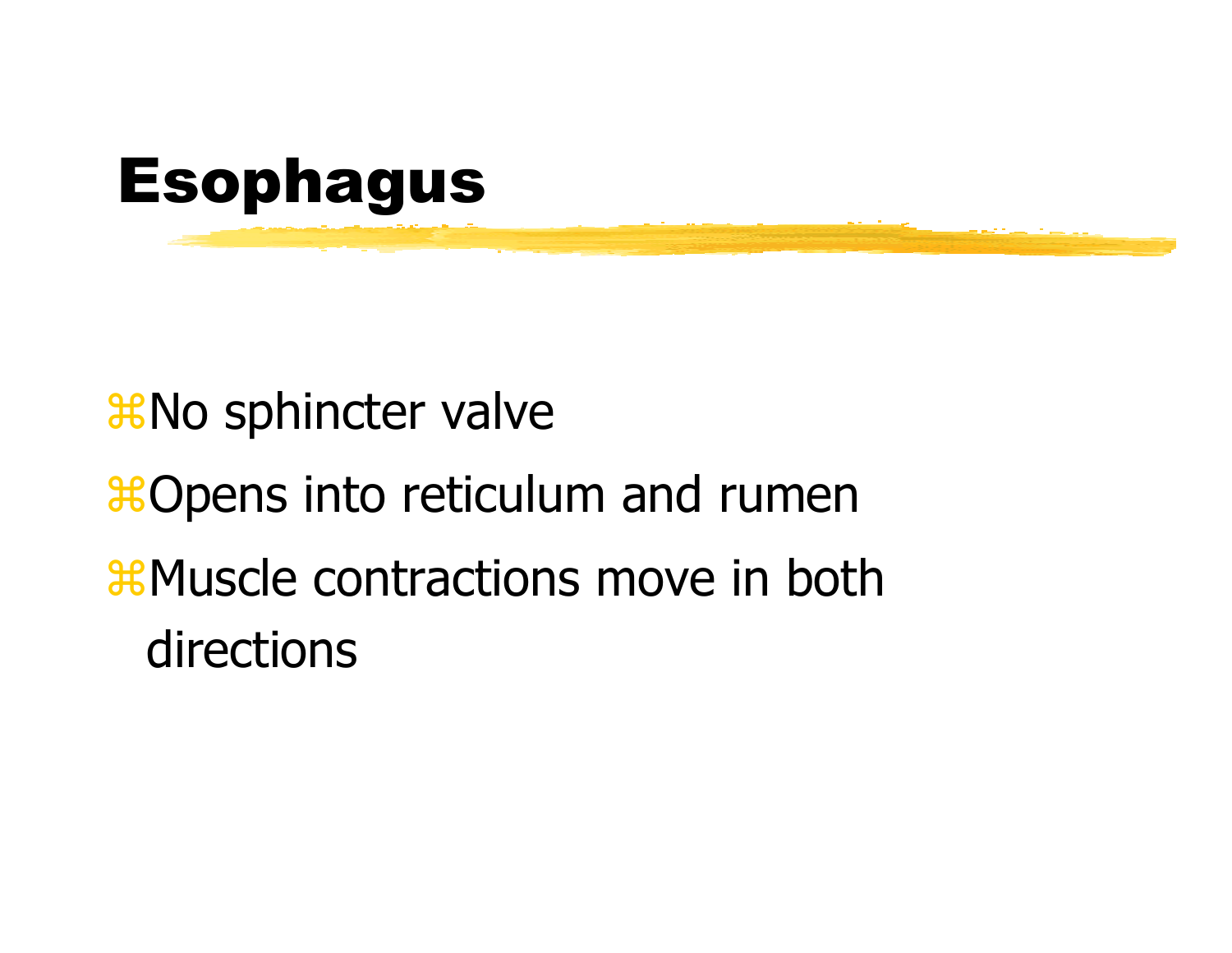### Stomach compartments



A higher proportion of a ruminant's digestive system is stomach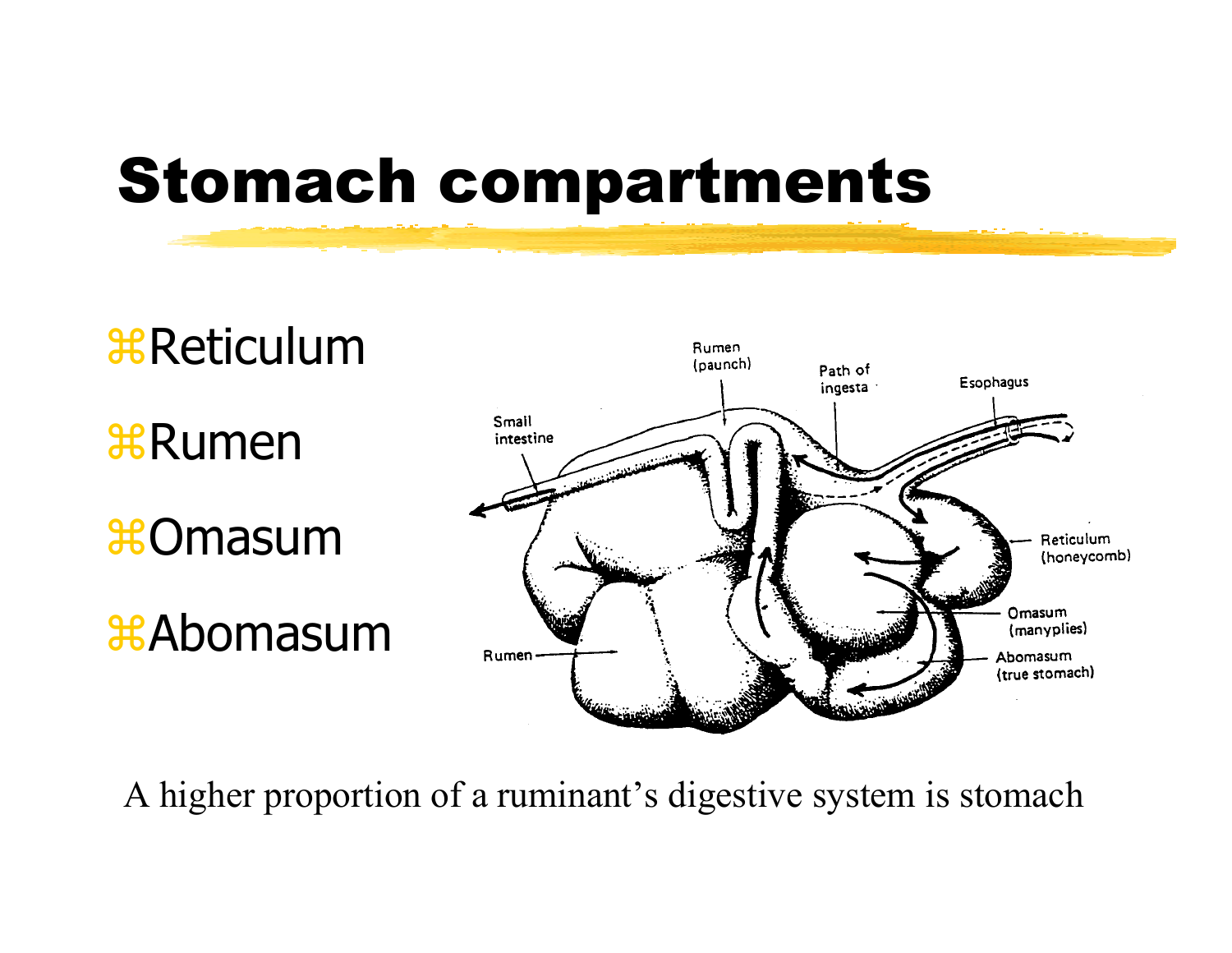# **Reticulum characteristics**

**\\$Located next to heart &Honeycomb appearance Encicatches metal and hardware \&Pathways IN** Esophagus  $\neg$ Rumen **⊠Omasum** 

*X*No enzymes secreted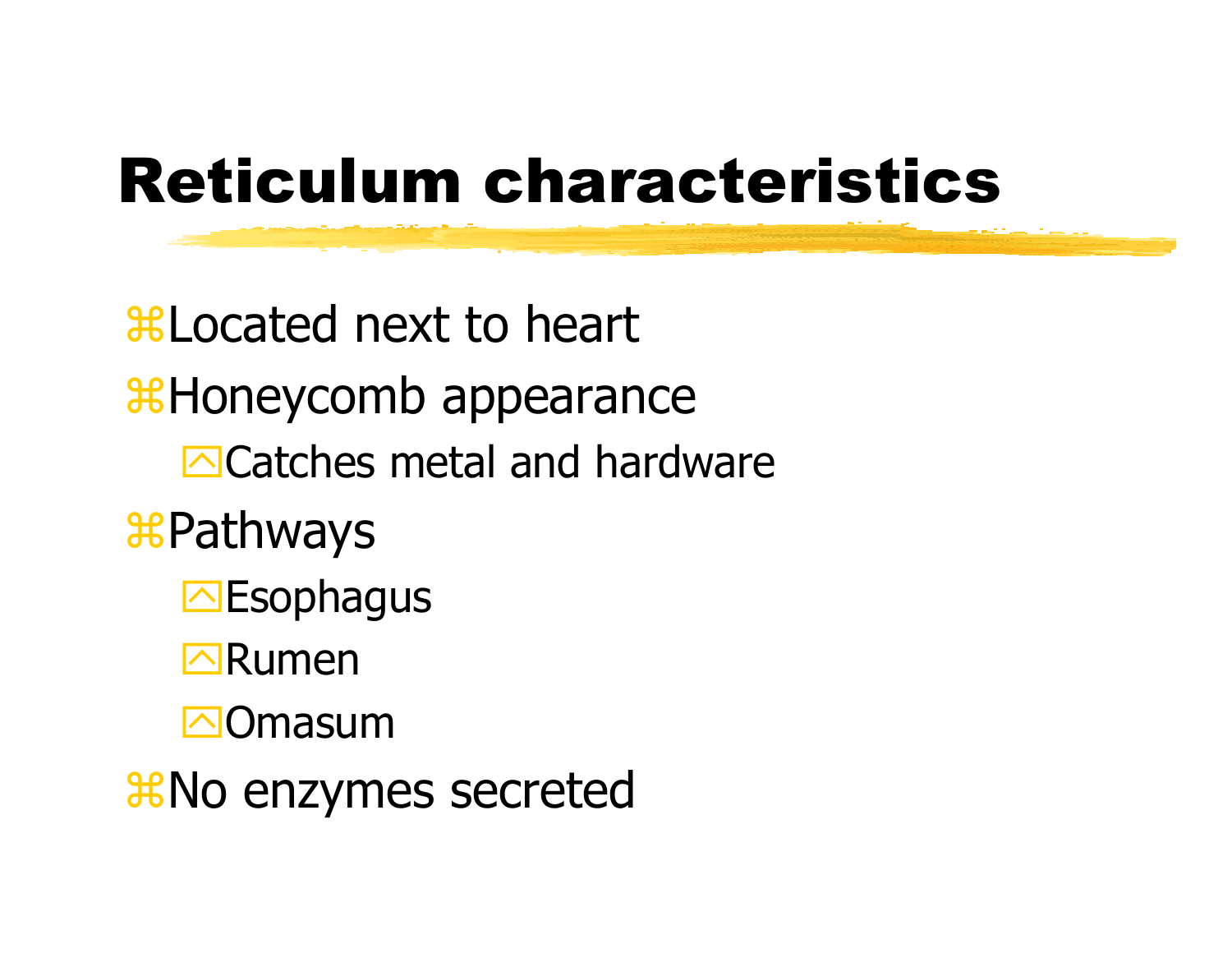# Rumen Characteristics

**ALEFT side of abdoment** aPapillae lining  $\frac{1}{26}$ **Muscular pillars** *A***Fermentation vat**  $\Box$ Primarily anaerobic  $\overline{\triangleright}$ Some aerobic microbes **and Sunctional at birth**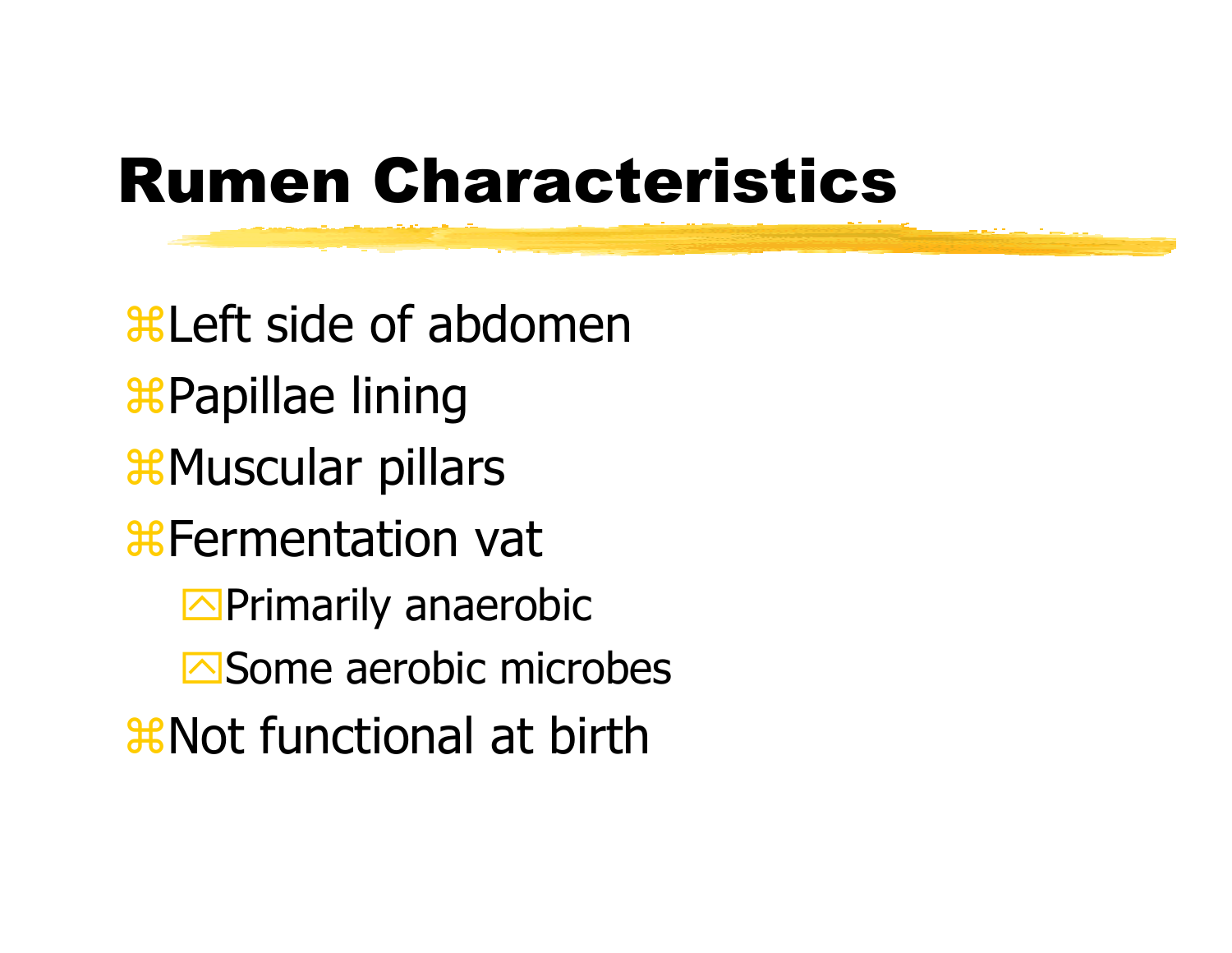# Rumen Functions

*<del>a</del>Storage* 8Soaking **& Physical mixing and breakdown a** Fermentation  $\Box$ Synthesizes some vitamins  $\Box$ Synthesizes AA and protein  $\triangleright$  Breaks down fibrous feeds into VFAs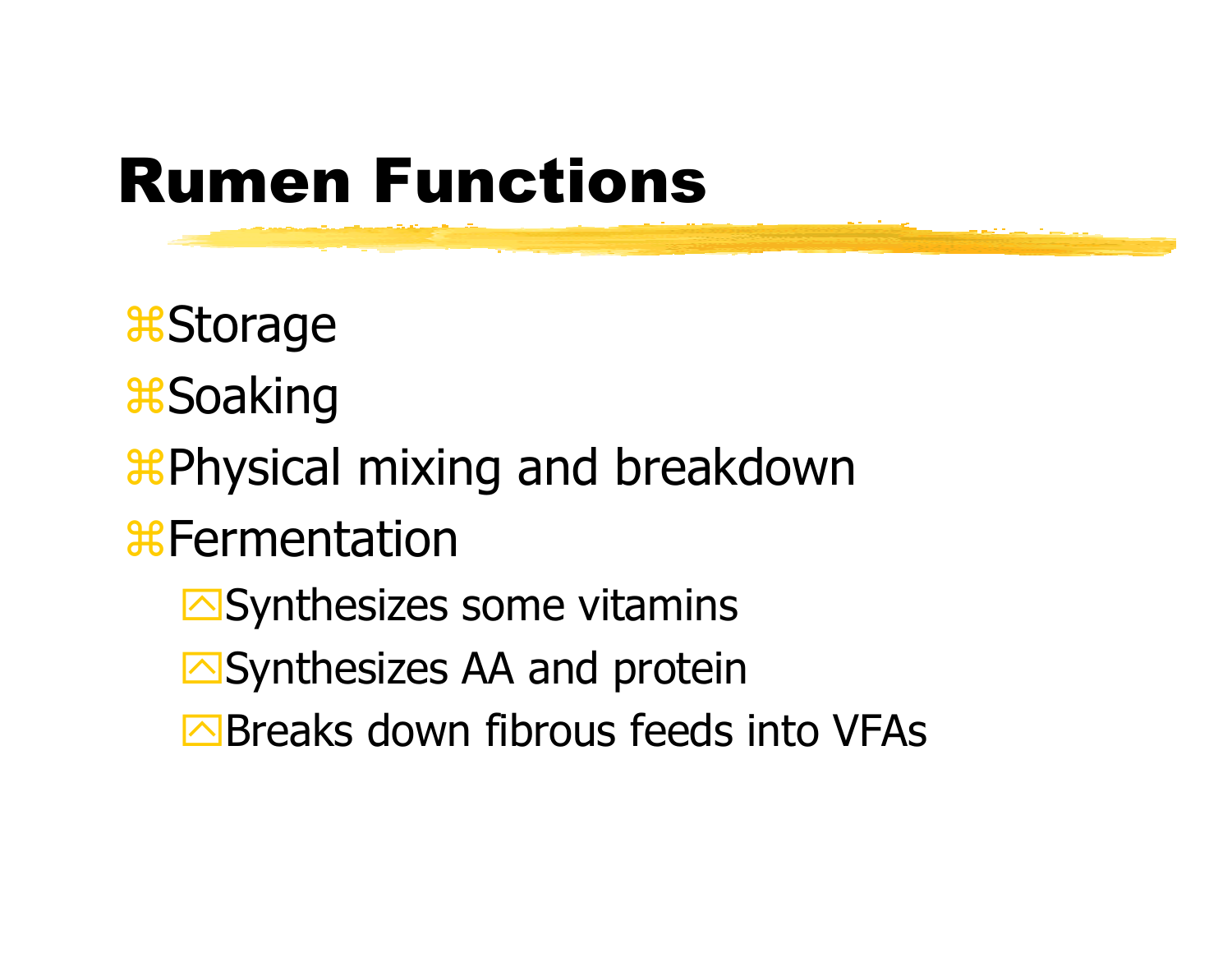# Volatile Fatty Acids (VFAs)

*AAcetic Acid* 

**Butyric Acid** 

**& Propionic Acid** 

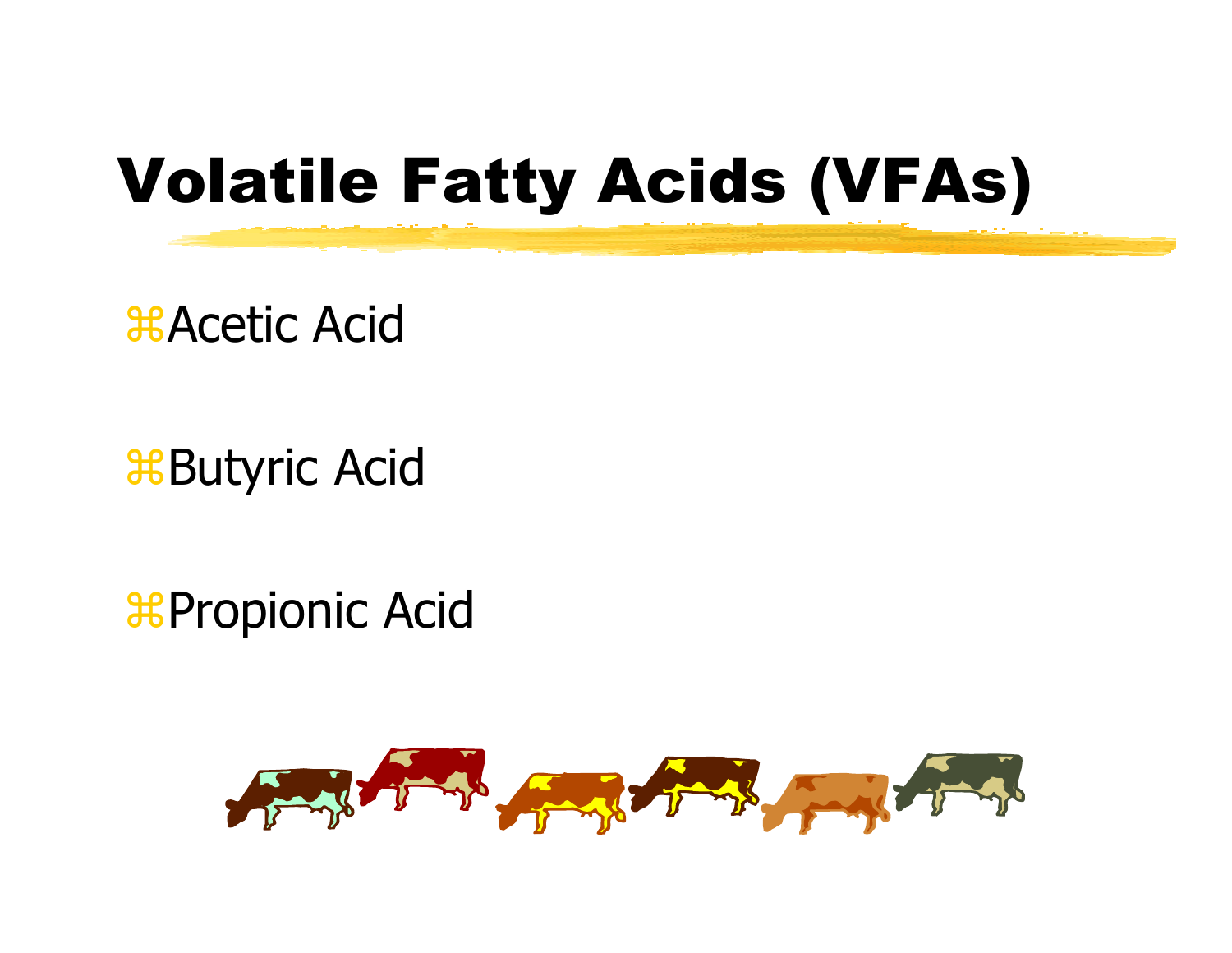

*C*"Manyplies" *Who enzymes from walls* **X**Function  $\Box$ Reduce particle size Absorb some water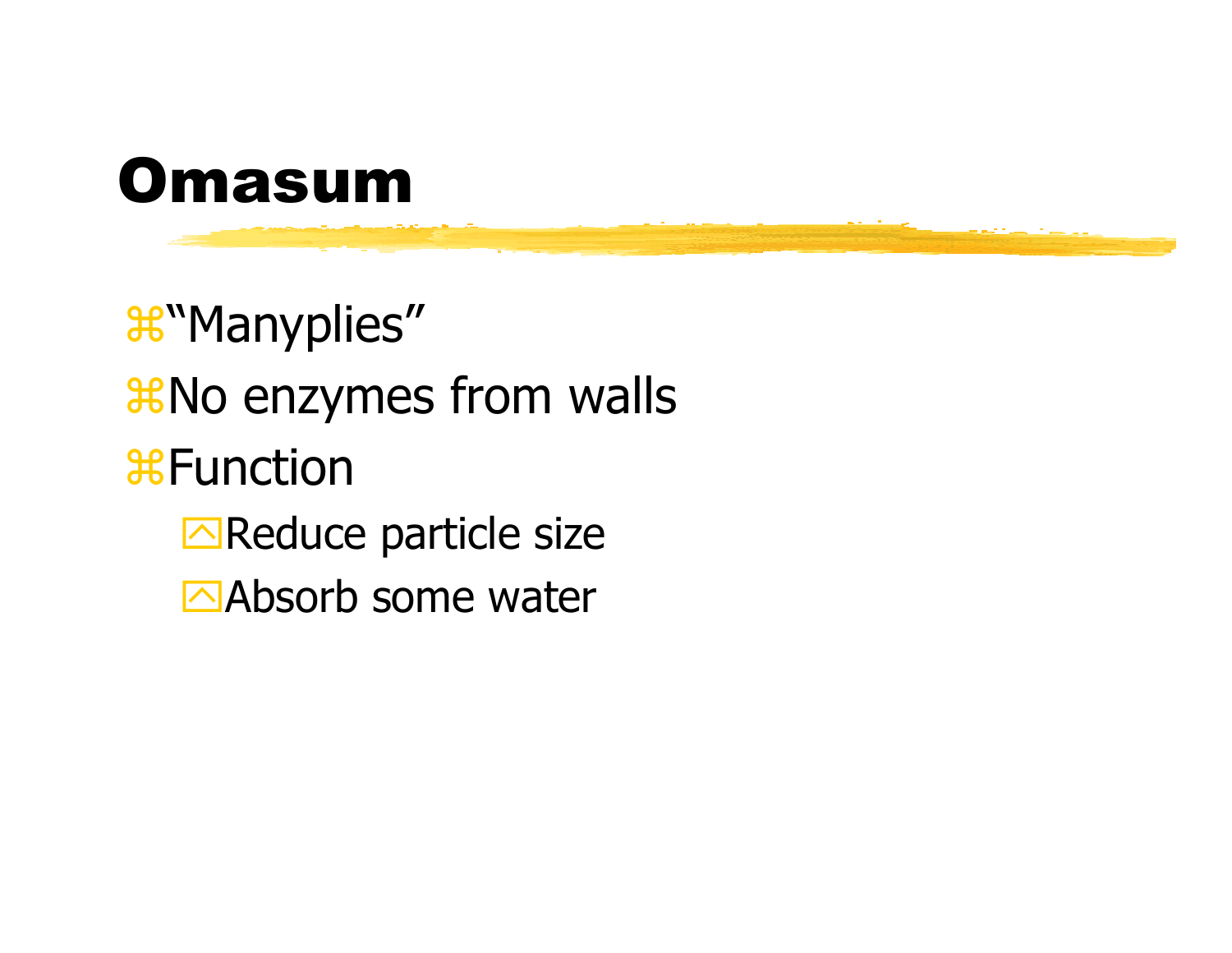

#### <sup>36</sup> True stomach" that secretes enzymes from walls

**& Glandular stomach like monogastric fundic** region

- **MHCL, Mucin**
- **E** Pepsinogen, Rennin and Lipase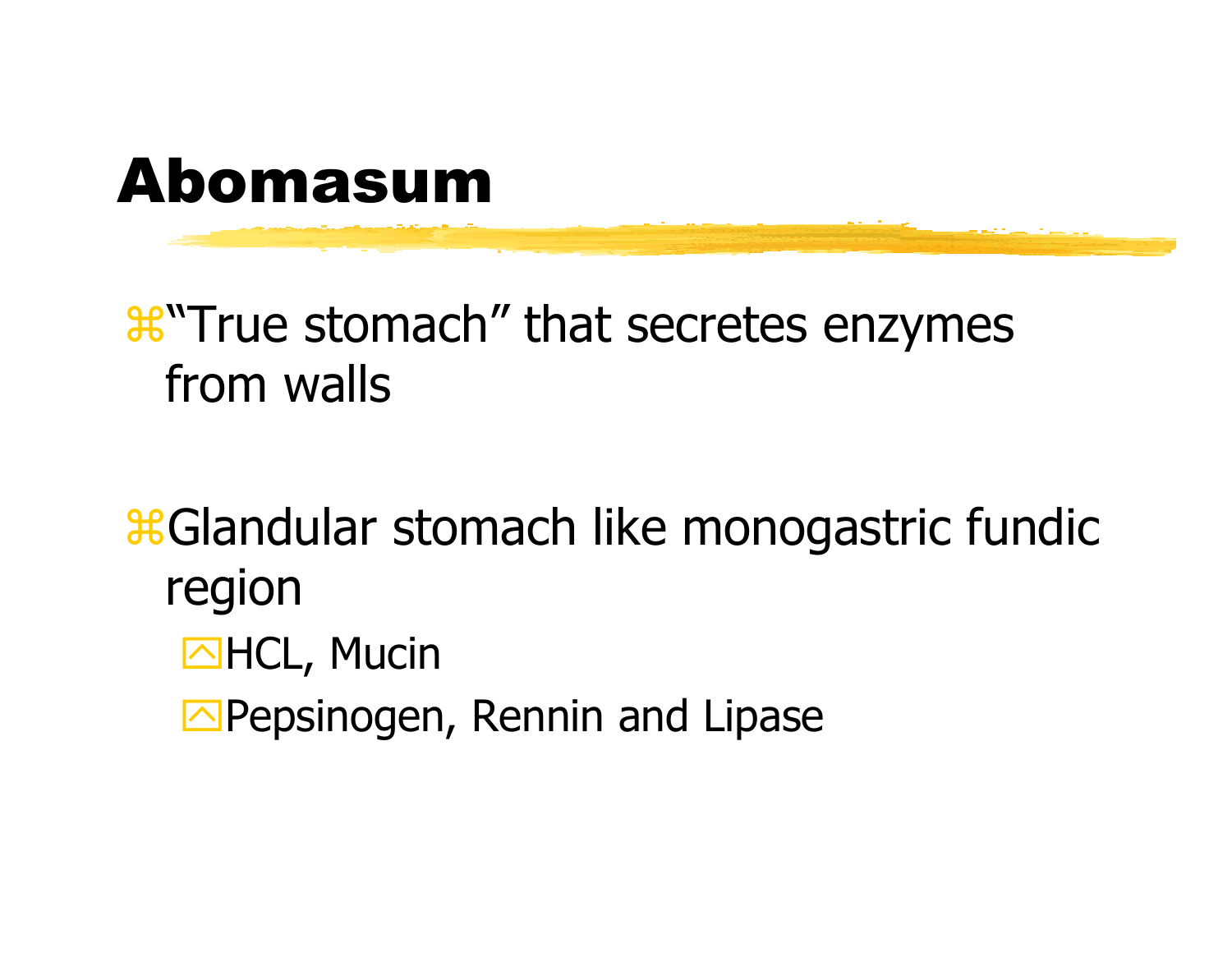# **Small and Large Intestine**

#### **\\$Same SI sections**  $\Box$ Duodenum, Jejunum and Ilium

#### *\*Same LI sections* **△ Cecum, Colon and Rectum**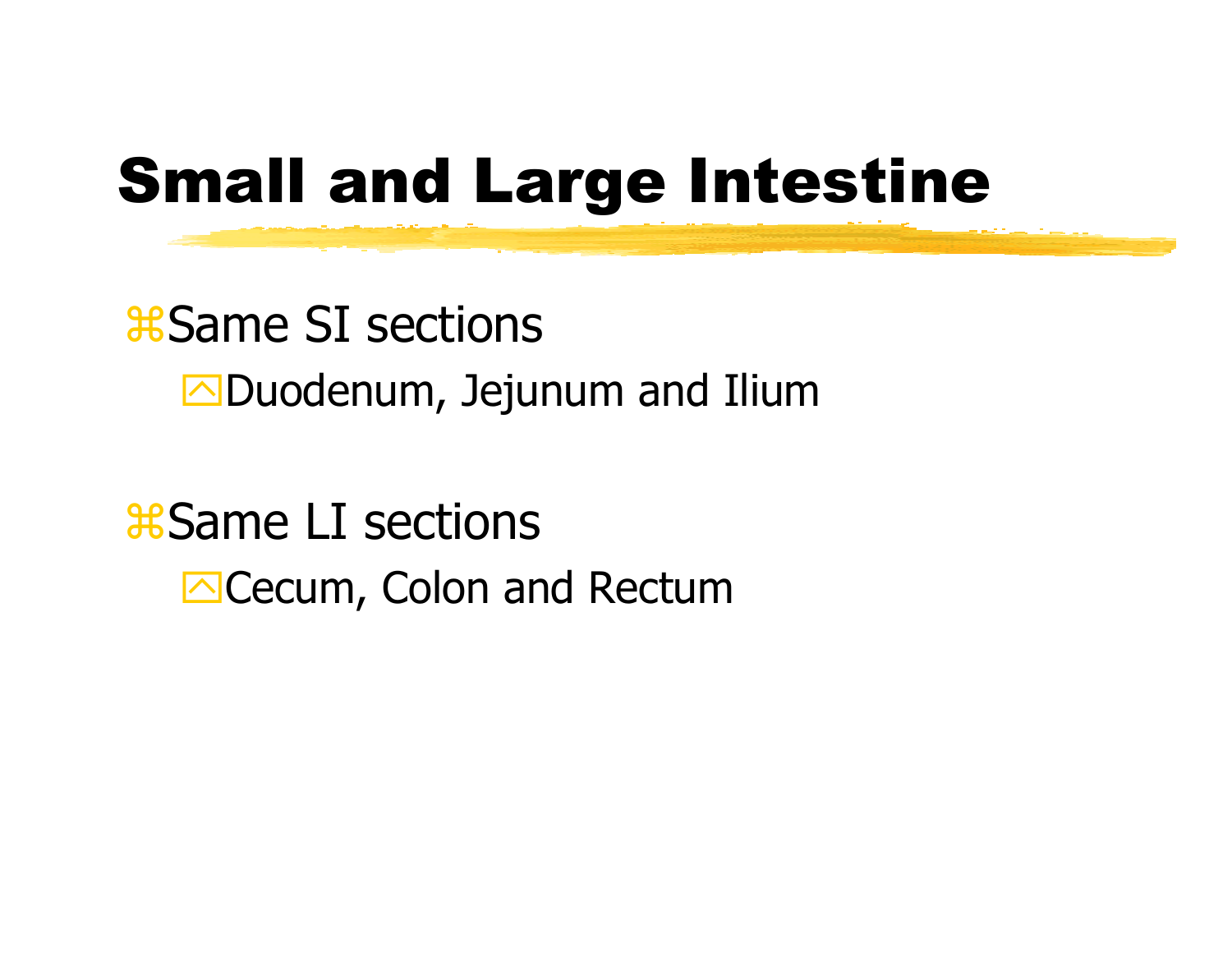# Ruminant Differences

Esophageal Groove

 $\Box$  By passes reticulum and rumen in young animals

#### & Rumination

 $\Box$  Chew their cud (food bolus)

 $\Box$ Up to 8 hours/day

 $X$ Decrease particle size for microbes

**EX**Increases saliva production to buffer rumen

 $\triangle$ About 30 times/day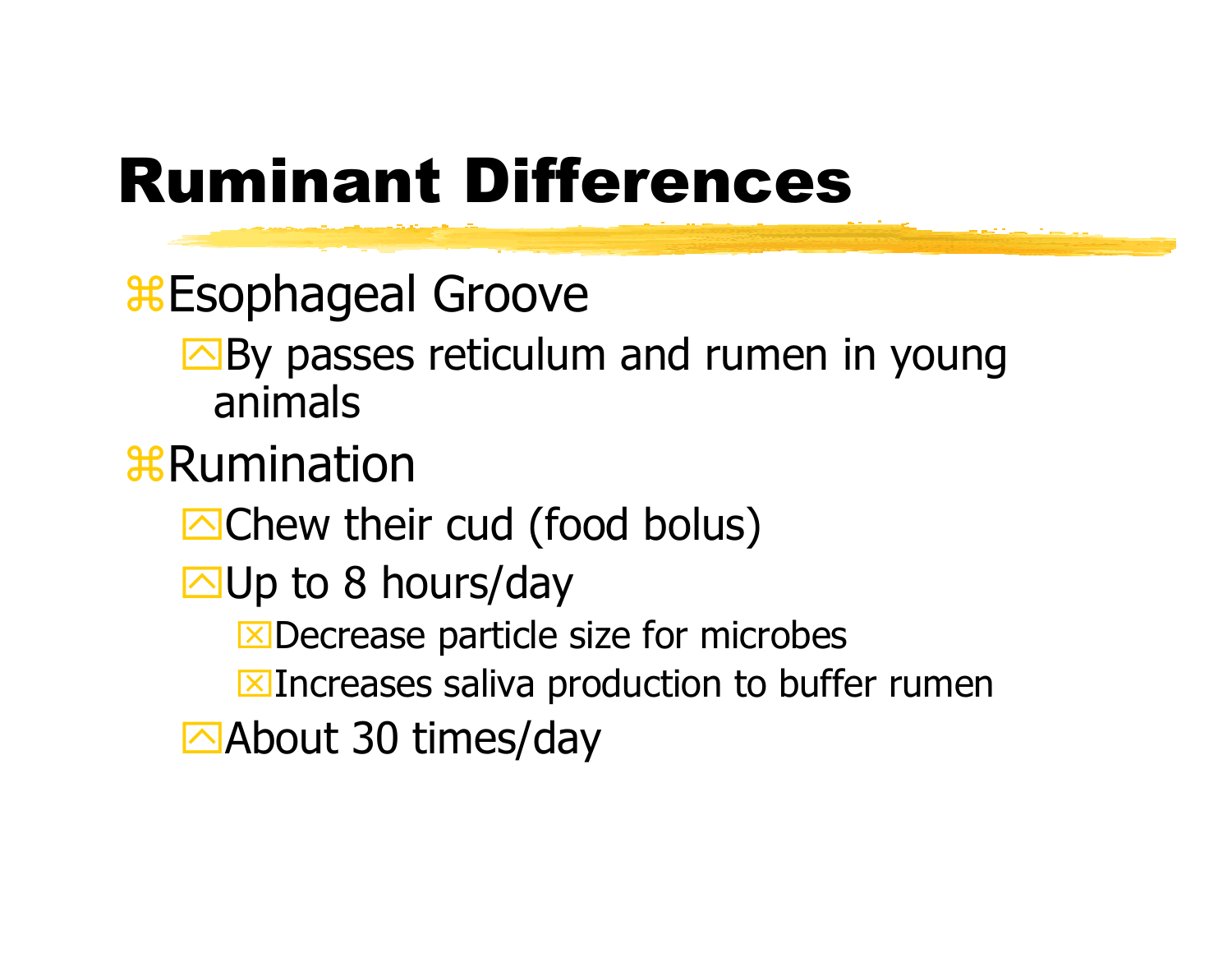# Ruminant Differences con't

& Eructation (belching)

- SCO<sub>2</sub> and Methane
- $\Box$ Produced by microbial population in rumen
- $\Box$ Rumen contracts and forces gas out
- $\triangleright$ Bloat can result if ruminant doesn't belch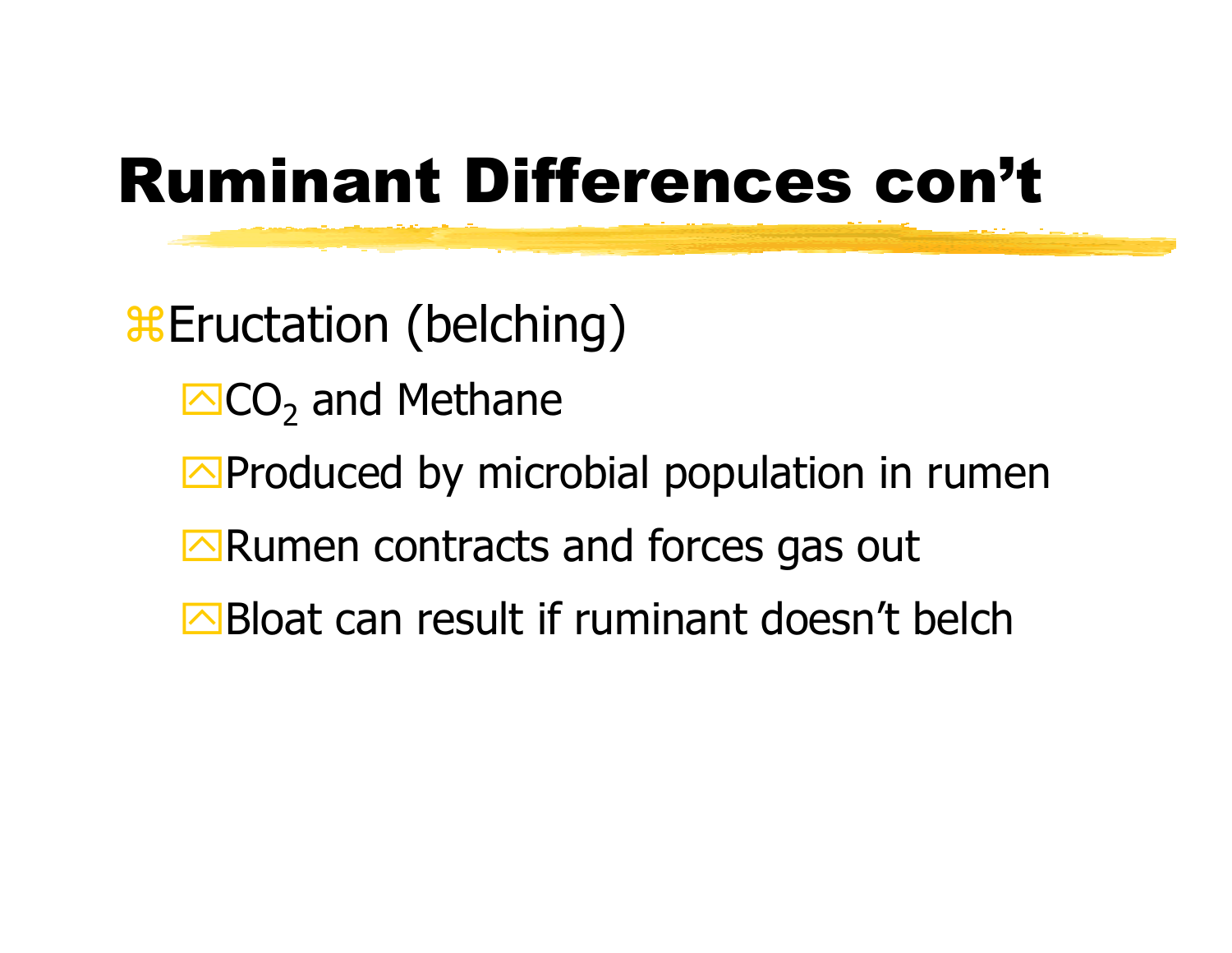#### Bloat



**Gas can't escape**

**Animal dies from suffocation because of distended rumen**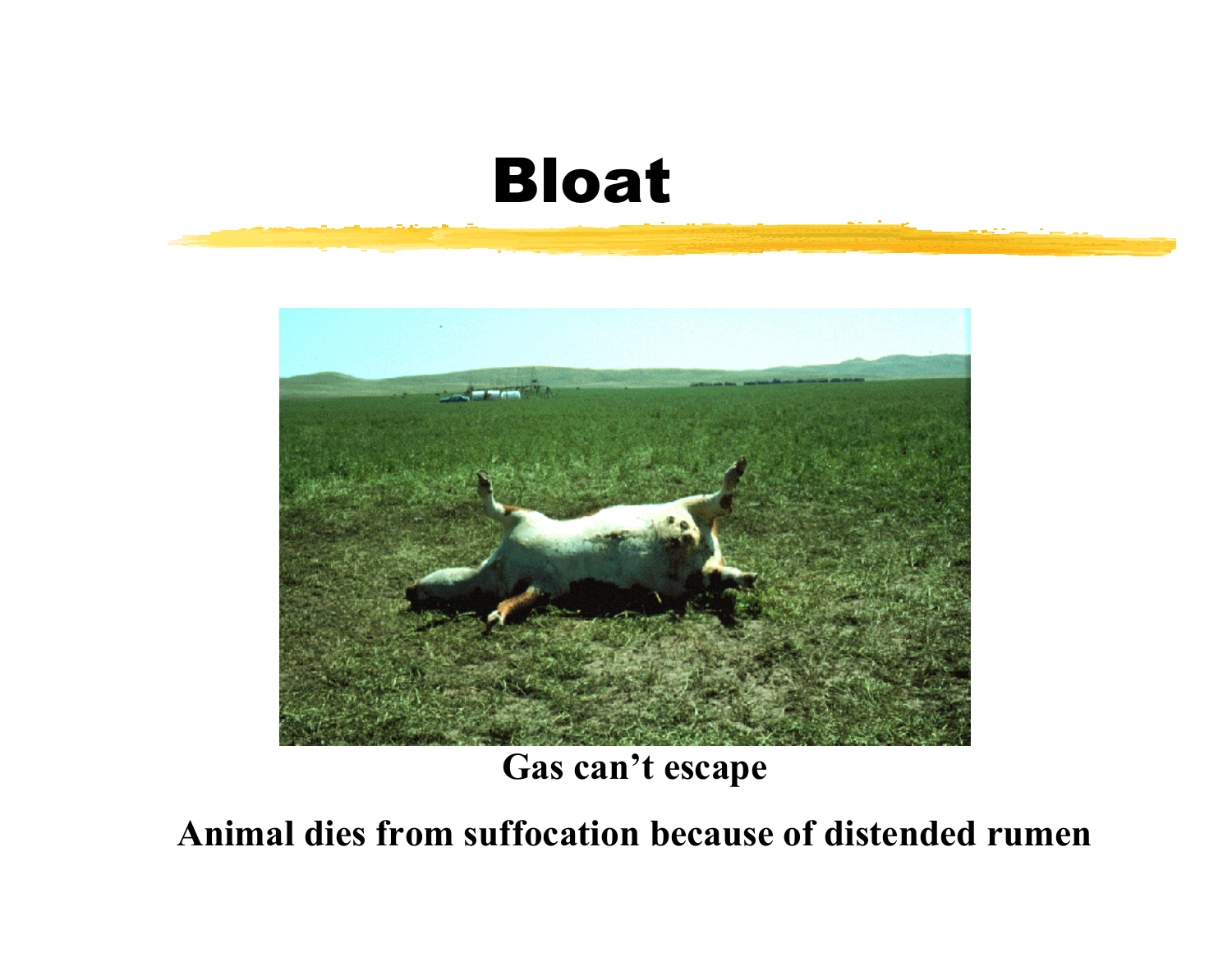# **Digestive Fluids**

#### *Saliva*



#### *Castric juices from stomach*

- **D**Pepsinogen
- $\Box$ Rennin
- **MLipase**

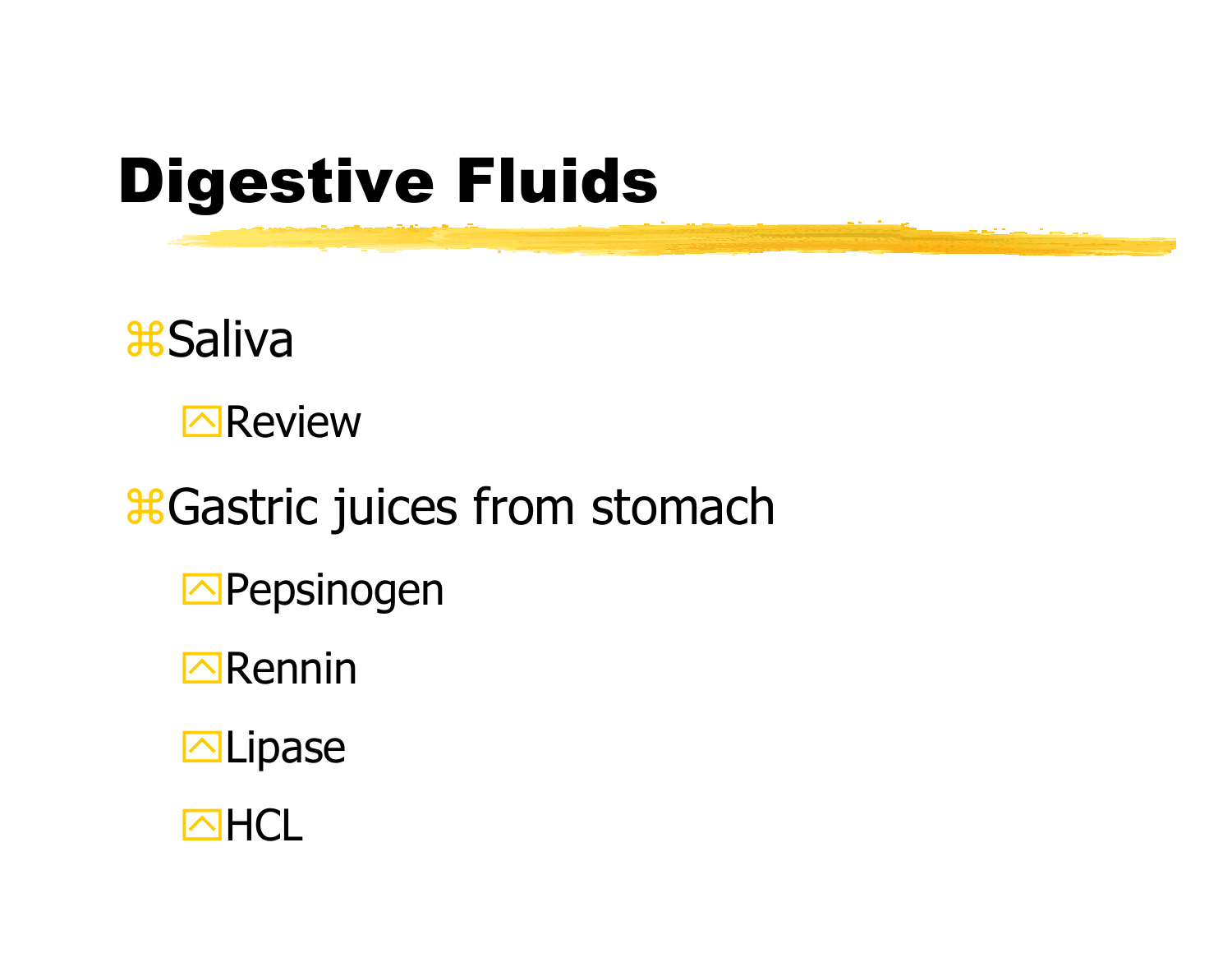# Digestive Fluids con't

**\\$Pancreatic secretions** 

**Trypsin, Chymotripsin, Carboxypeptidase** 

**Z**Amylase

**Natipase** 

**E**Buffers

**a**Liver Secretions

 $\Box$  Bile salts; No enzymes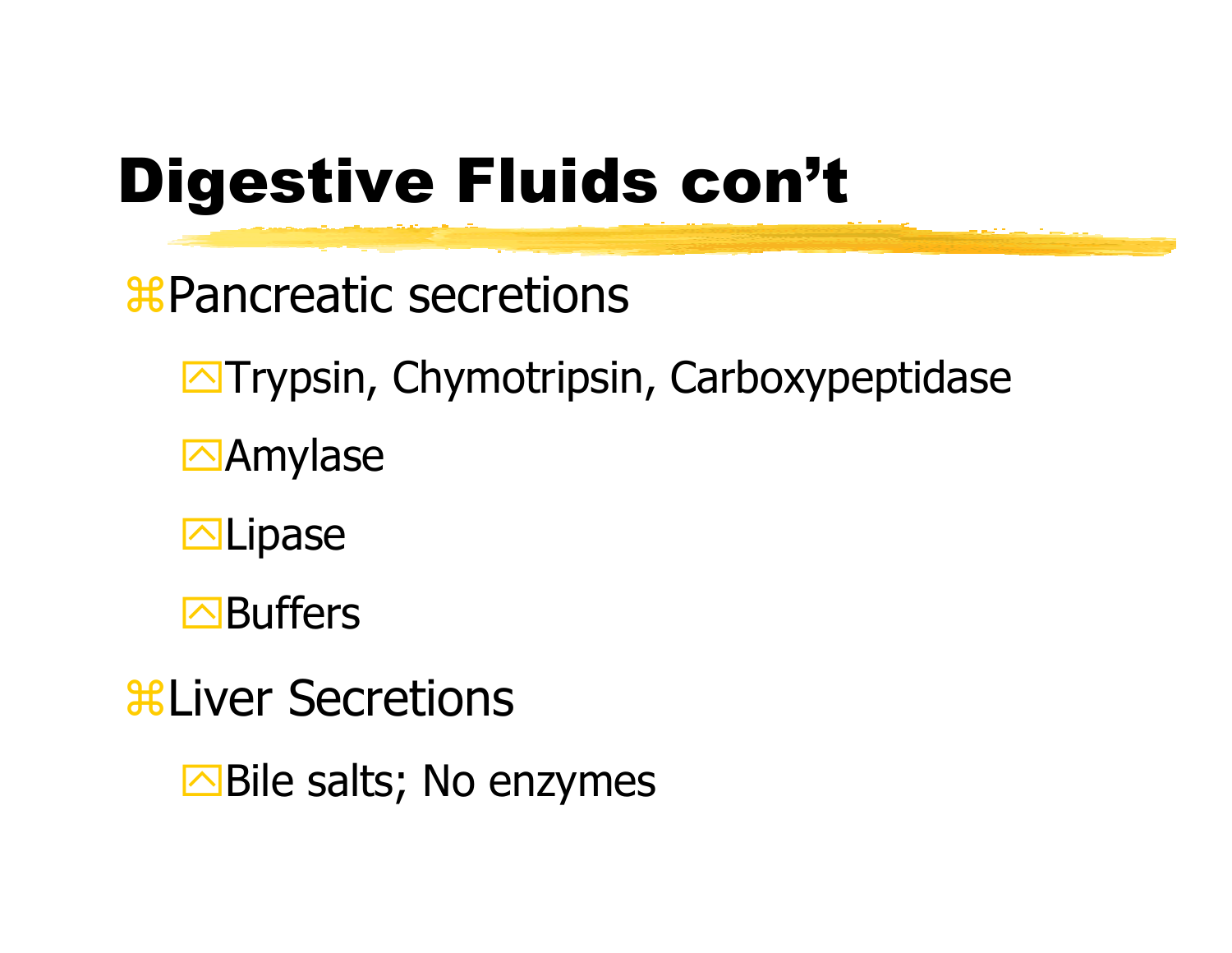# **Digestive Fluids con't**

#### **XIntestinal enzymes**

- Aminopeptidase, Dipeptidase, Nucleases
	- **X** Denaturing proteins
- $\Box$ Maltase
- $\Box$  Lactase
- **Sucrase**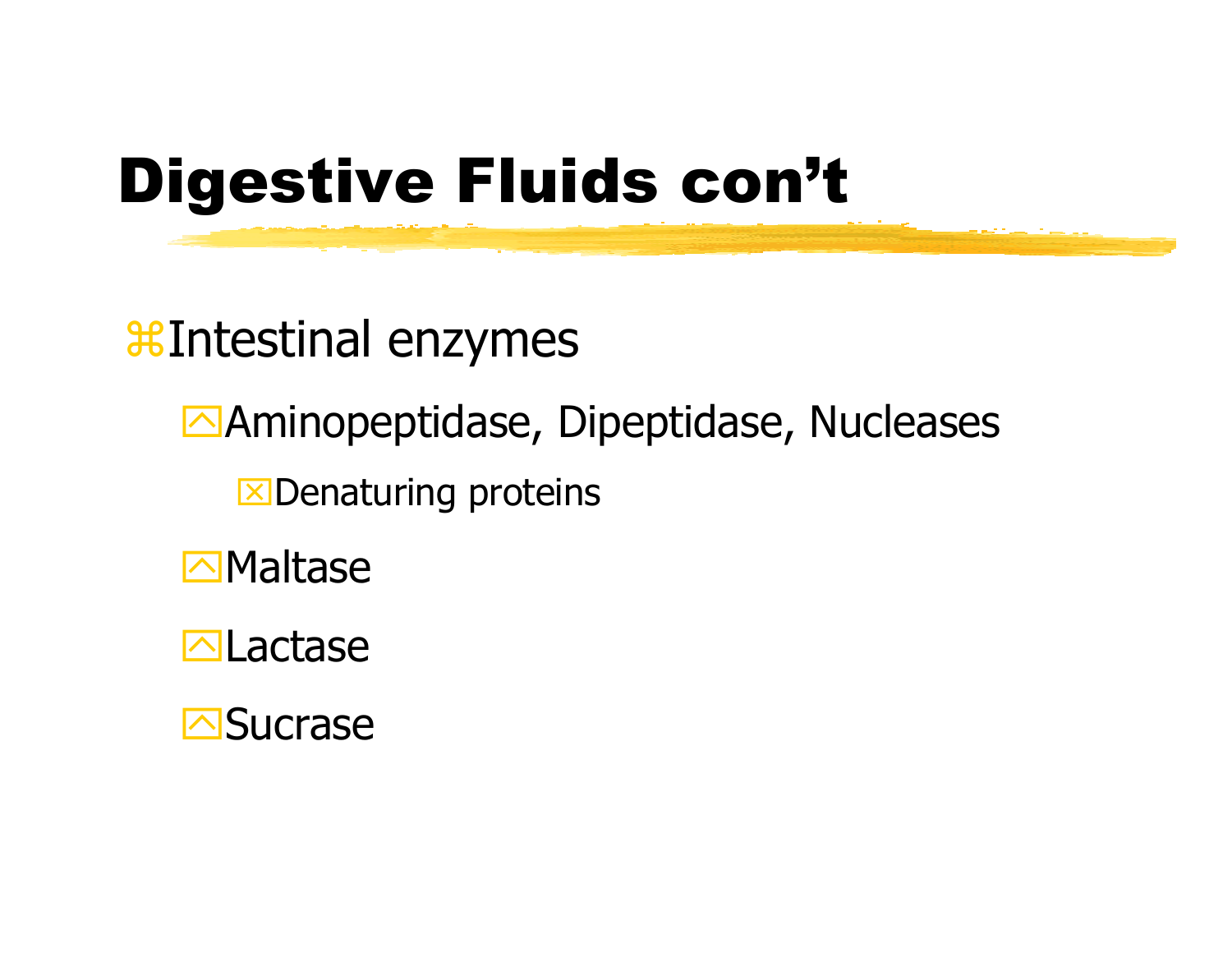# Microbial Fermentation

**&Short Life cycle** &Synergistic relationship aTyp es of microbes **E**Starch fermenters **EXAmylotic microbes E**Cellulose/roughage fermenters **EX** Cellulolytic microbes  $\triangle$ Adjust according to diet

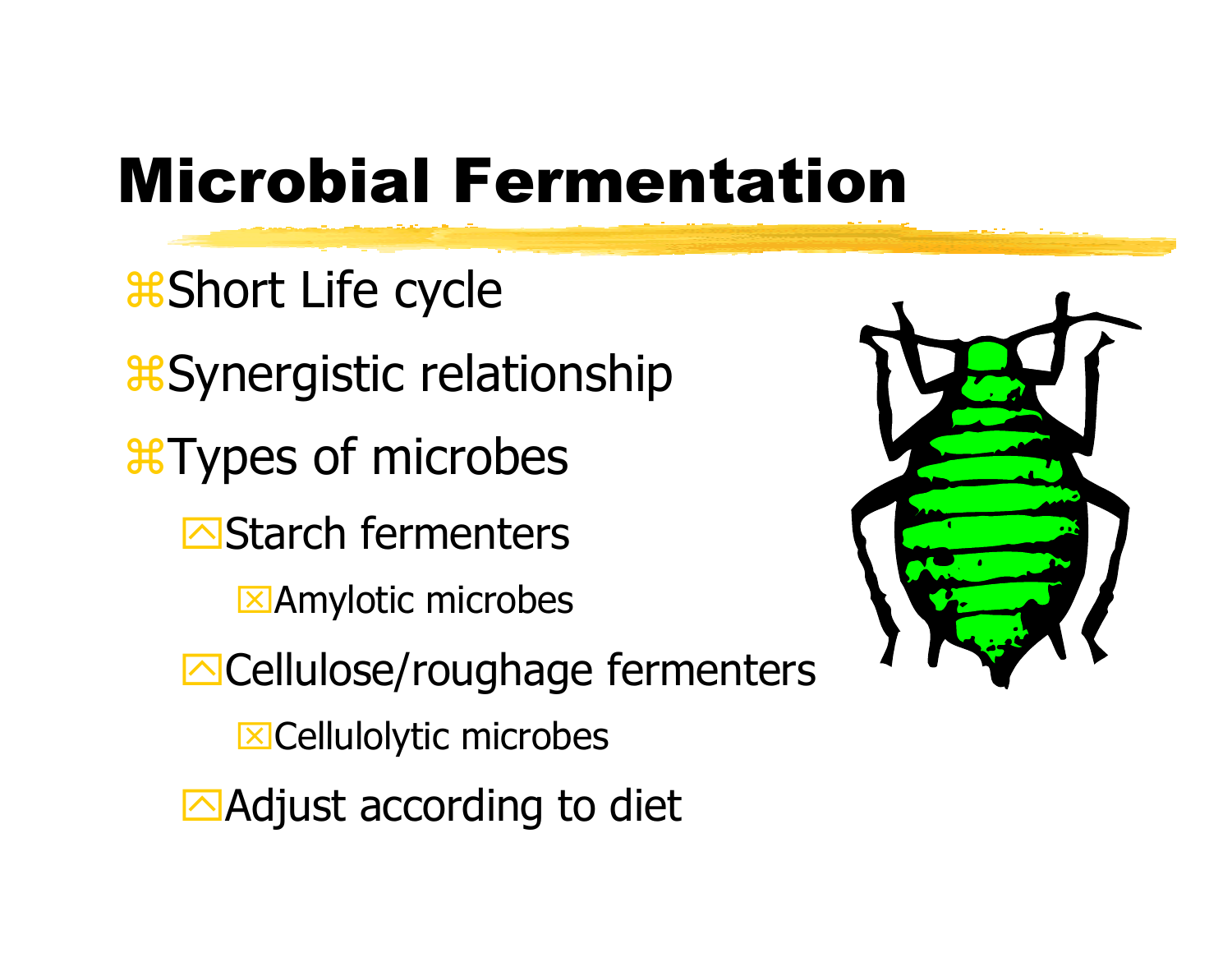# Microbial Fermentation con't

& Categories of microbes **<u></u>⊡Bacteria** 

**E**Protozoa

**I**SFungi

**Bacterial viruses** 



#### **Note: Type present depends on diet being fed**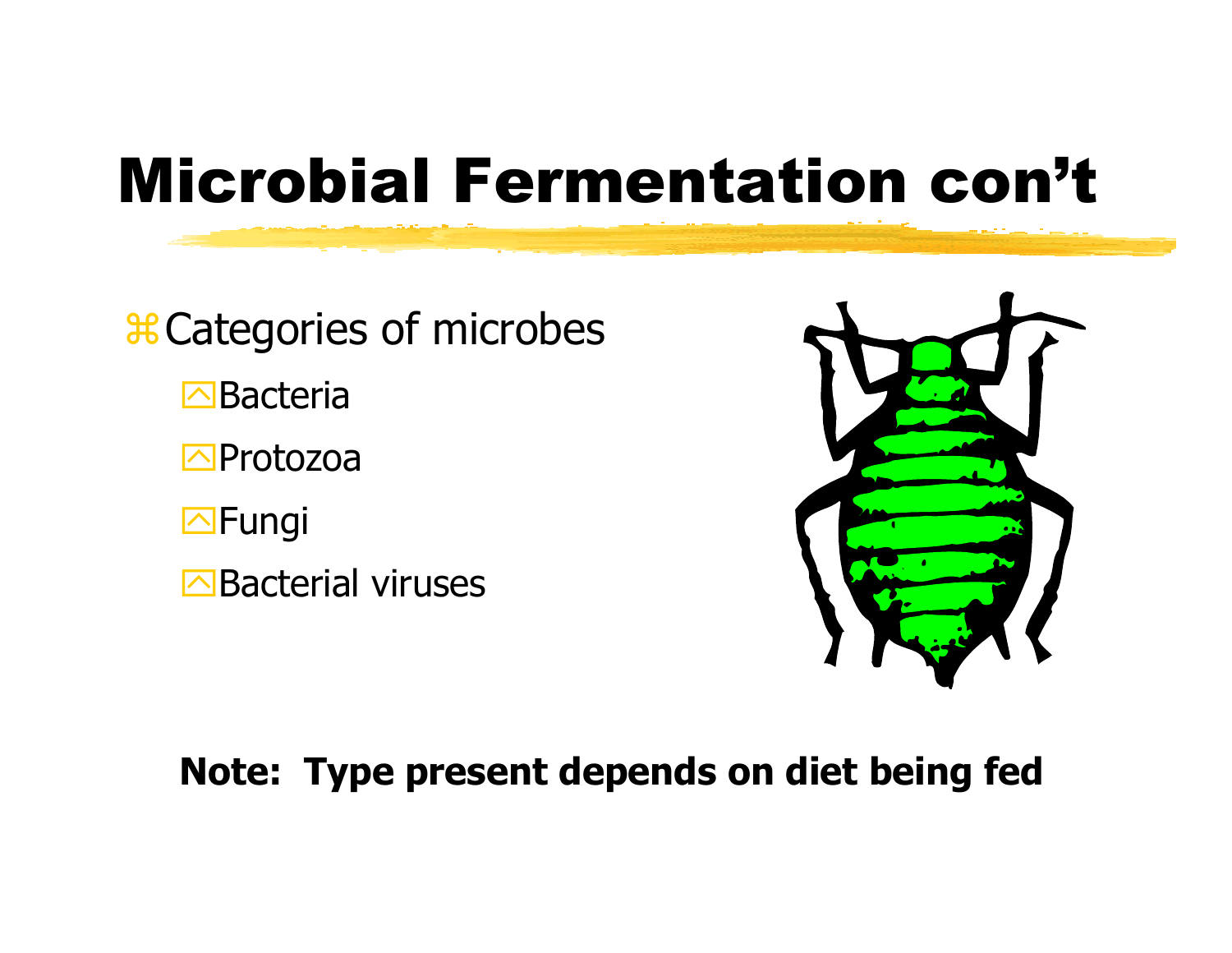# Microbial Fermentation

**& Regulation of microbes EBacteria vs Protozoa N**Competition Acidic environment  $\bigcap$ Shifts with diet  $\Box$ Shifts with consumption

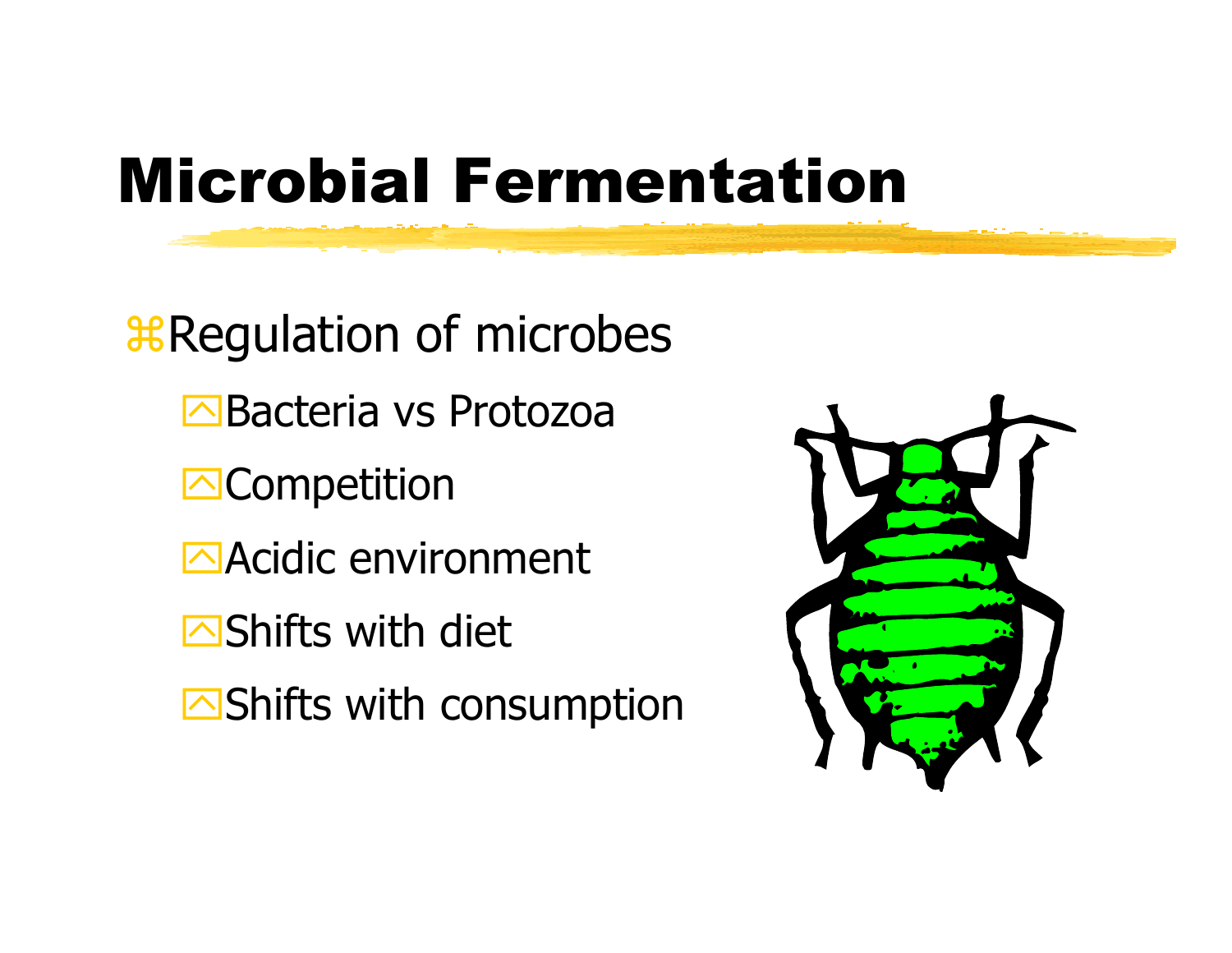#### Rumen Activities



FIGURE 1-3. Volatile fatty acid formation in the rumen.

Source: Animal Feeding & Nutrition (Jurgens)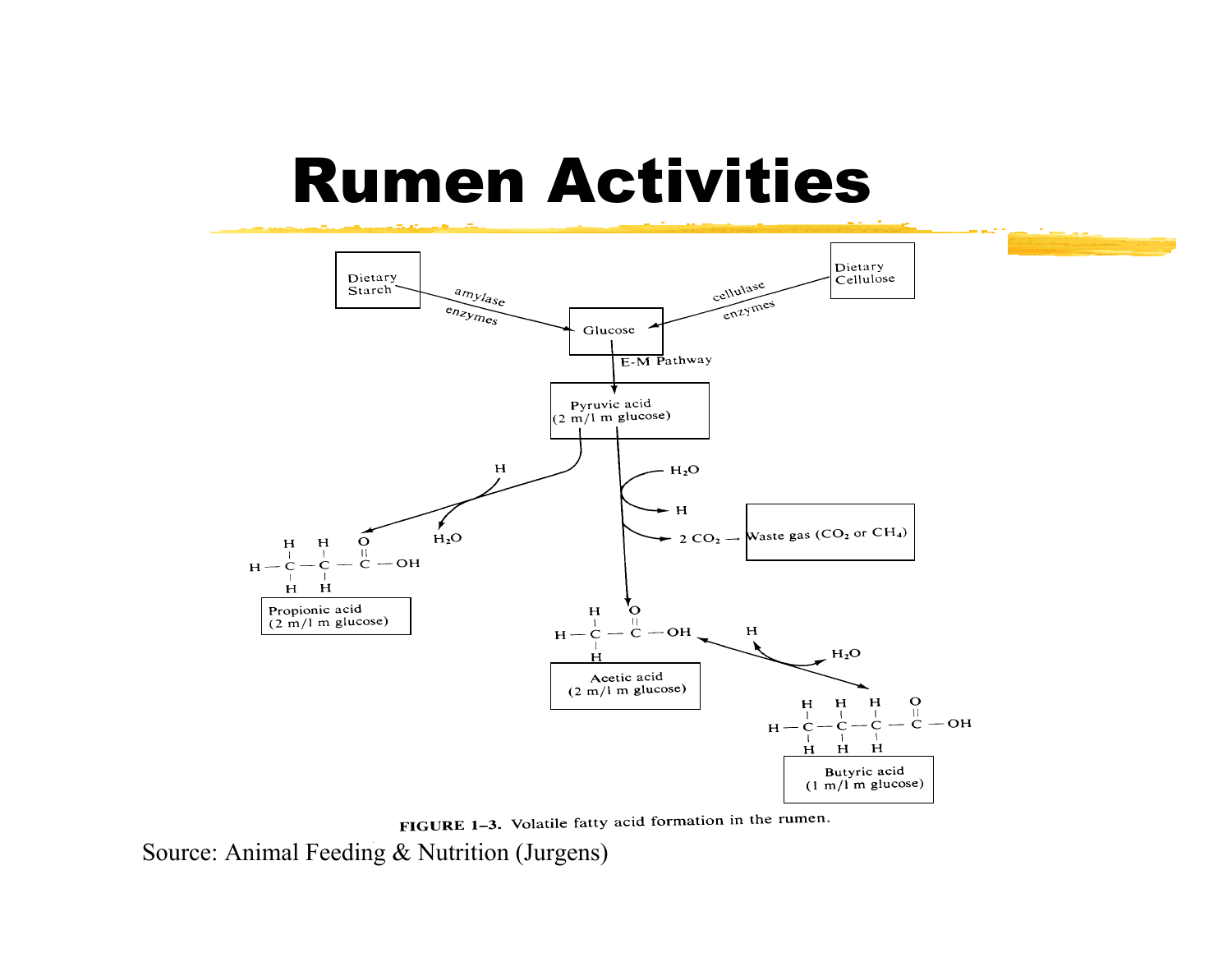# Volatile Fatty Acids (VFAs)

 $\frac{1}{26}$ **Acetic Acid (Acetate)** 

 $\Box$  Most comes from cellulose

 $\Box$ Important to milk fat in dairy cows

**&Propionic Acid (Propionate)** 

 $\sqrt{M}$ Most comes from starch

**&Butyric Acid (Butyrate)** 

**N**Derived from Acetic acid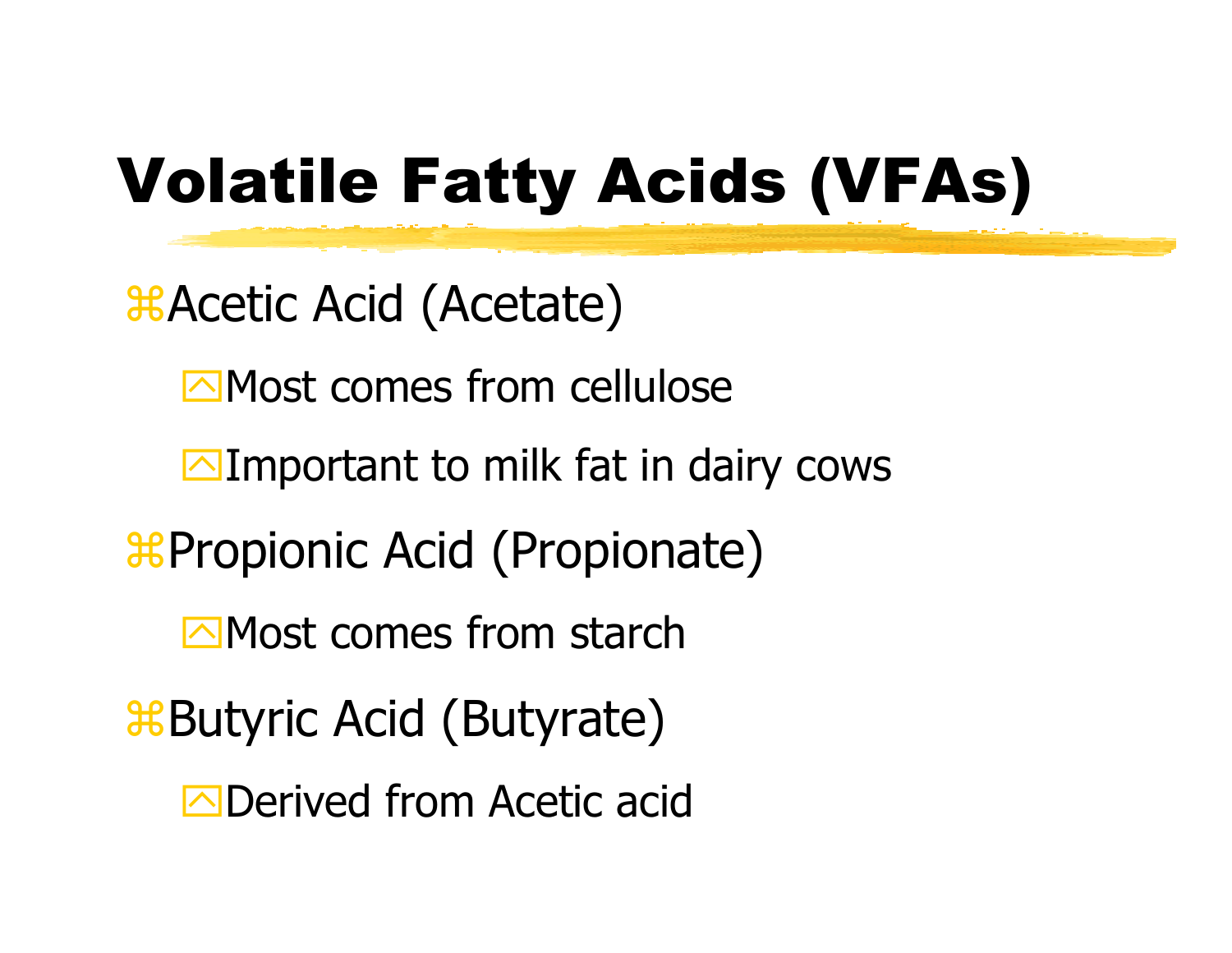### Notes on VFAs

 $\operatorname{\mathsf{\mathfrak{B}P}}$ yruvic Acid

Acetic Acid

 $\overline{\text{C}}$ O $_{2}$  and CH<sub>4</sub> given off

#### **&Ionophore Feed additives**

 $\Box$ Increases production of propionic acid

 $\Box$ Decreases production of acetic acid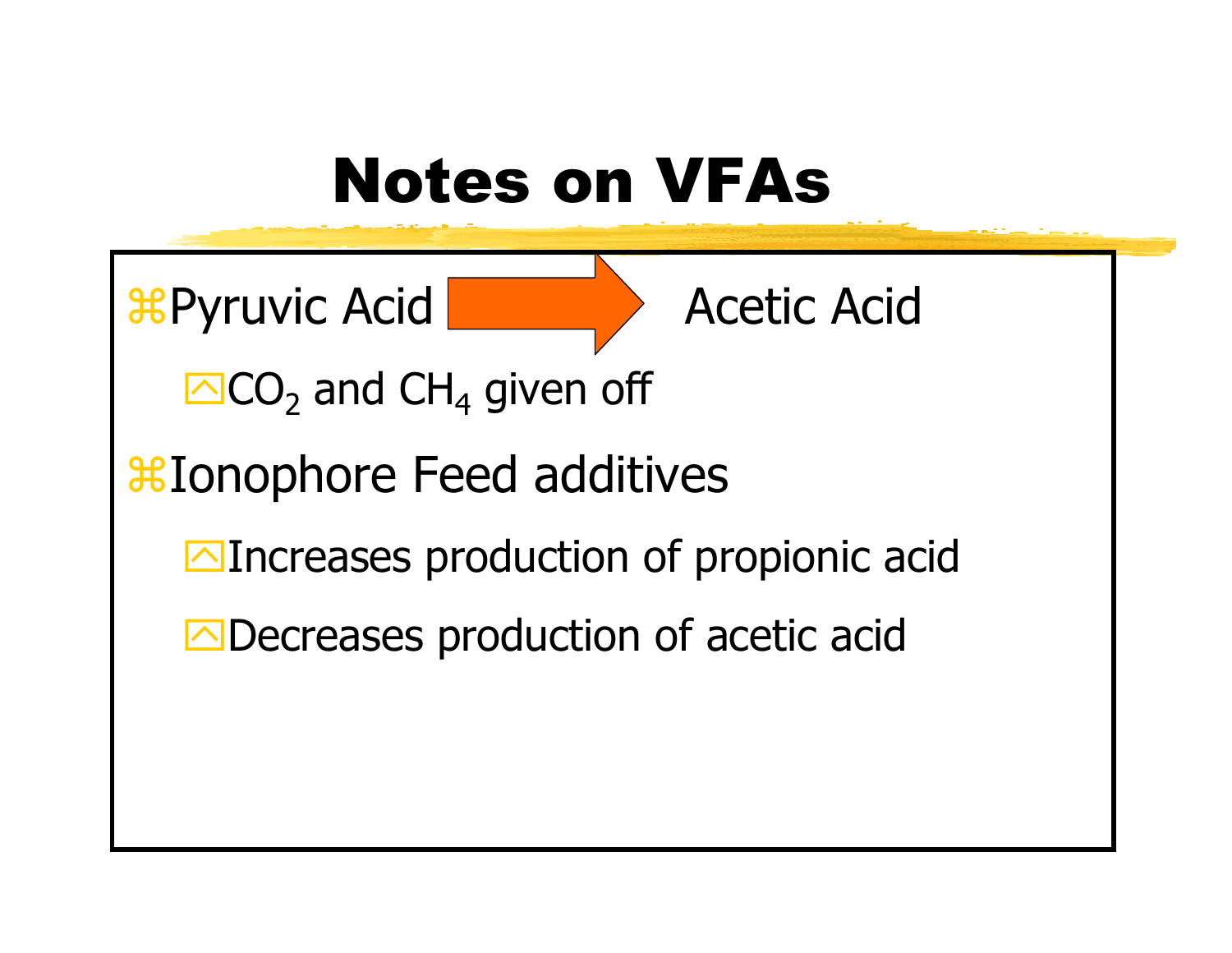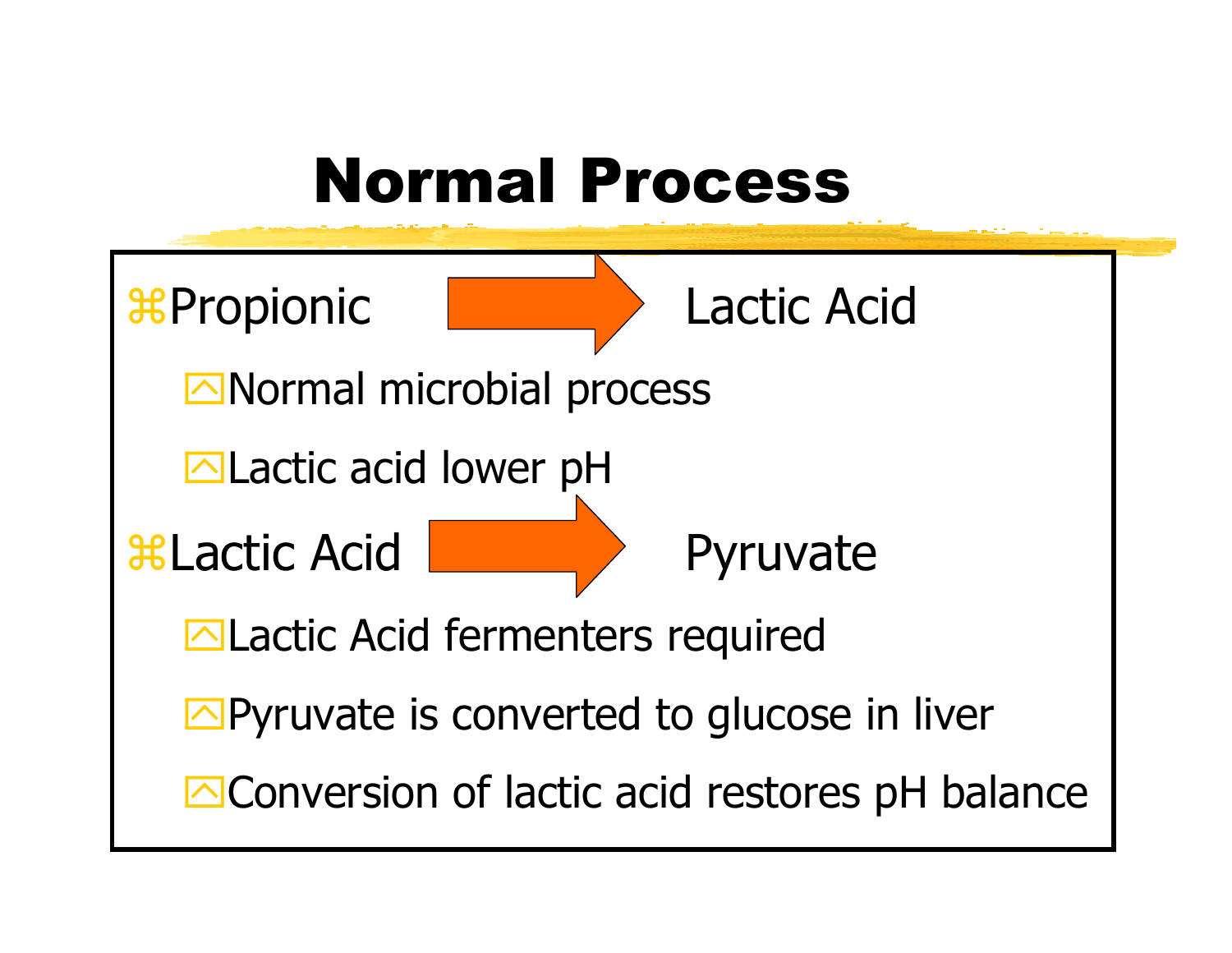# Quick Diet Changes

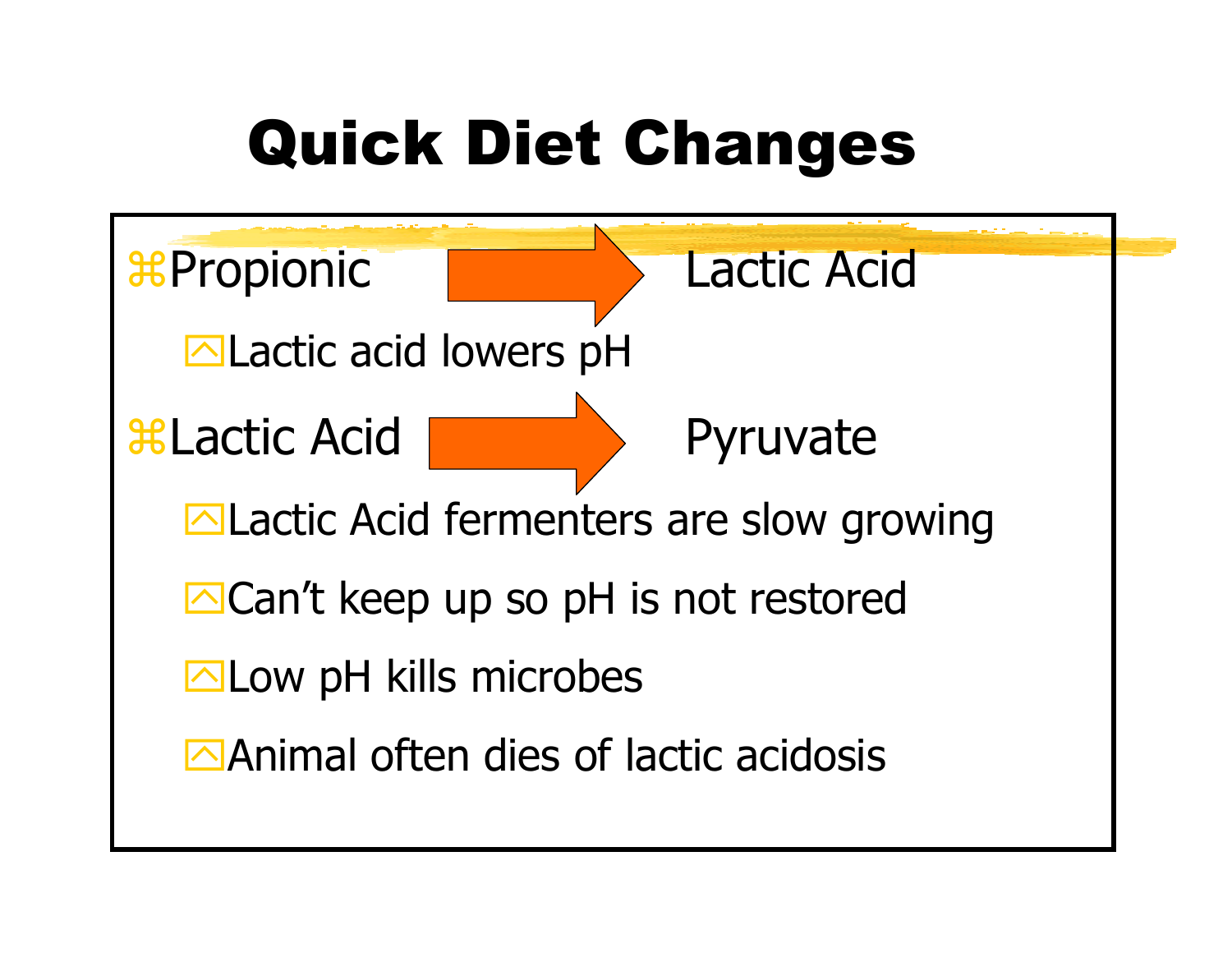### Causes of Lactic acidosis:

**& Quick diet changes to high concentrates** *R* Removal from feed **&Restriction of feed intake during stress &Voluntary feed aversion**  $\Box$ Palatability **N**Character

a All of these cause microbial imbalance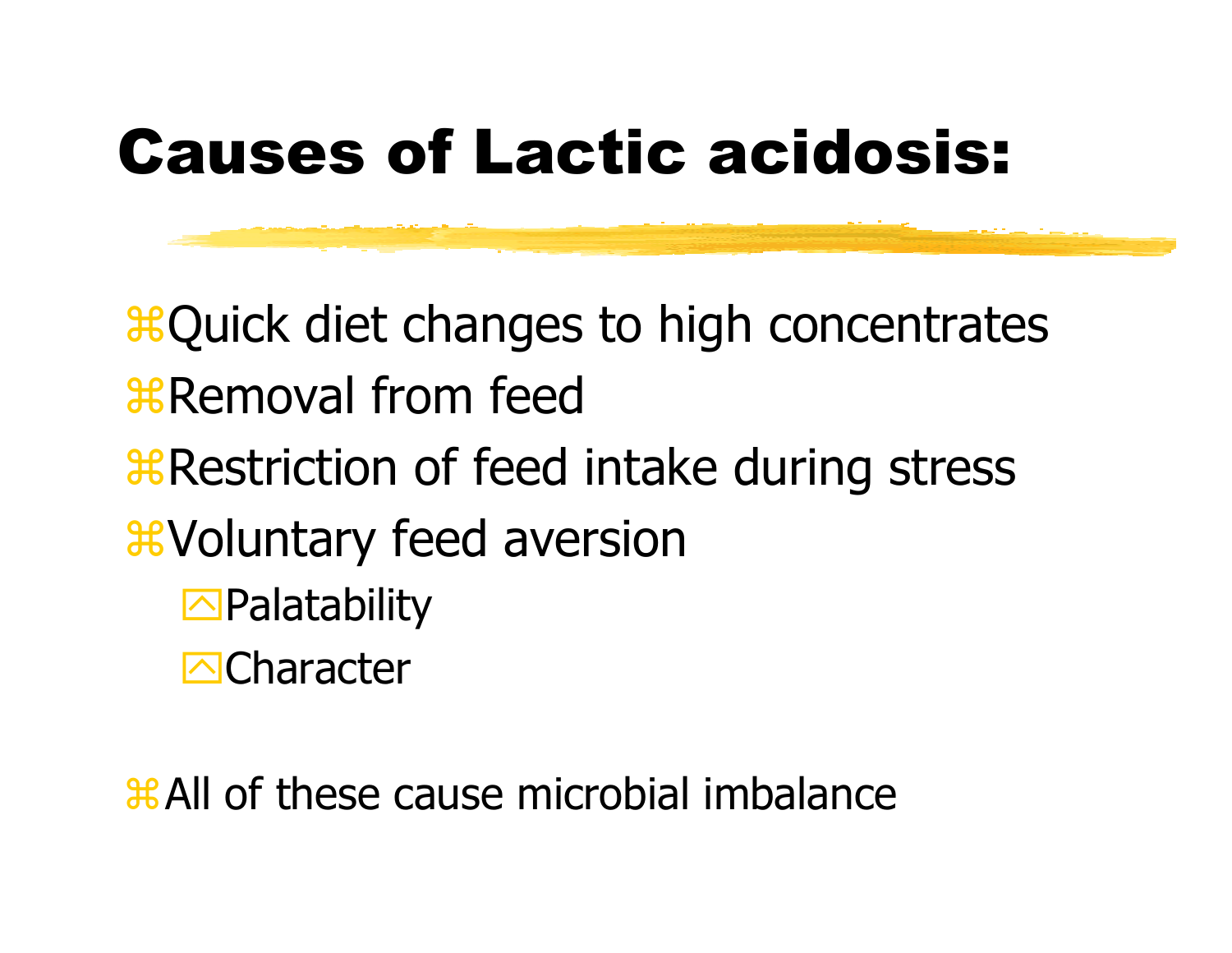### Questions to ponder….

**B** Review what happens when you suddenly switch from high roughage to high grain…..

**&What happens to an animal if you** suddenly switch from a high grain to a high roughage diet?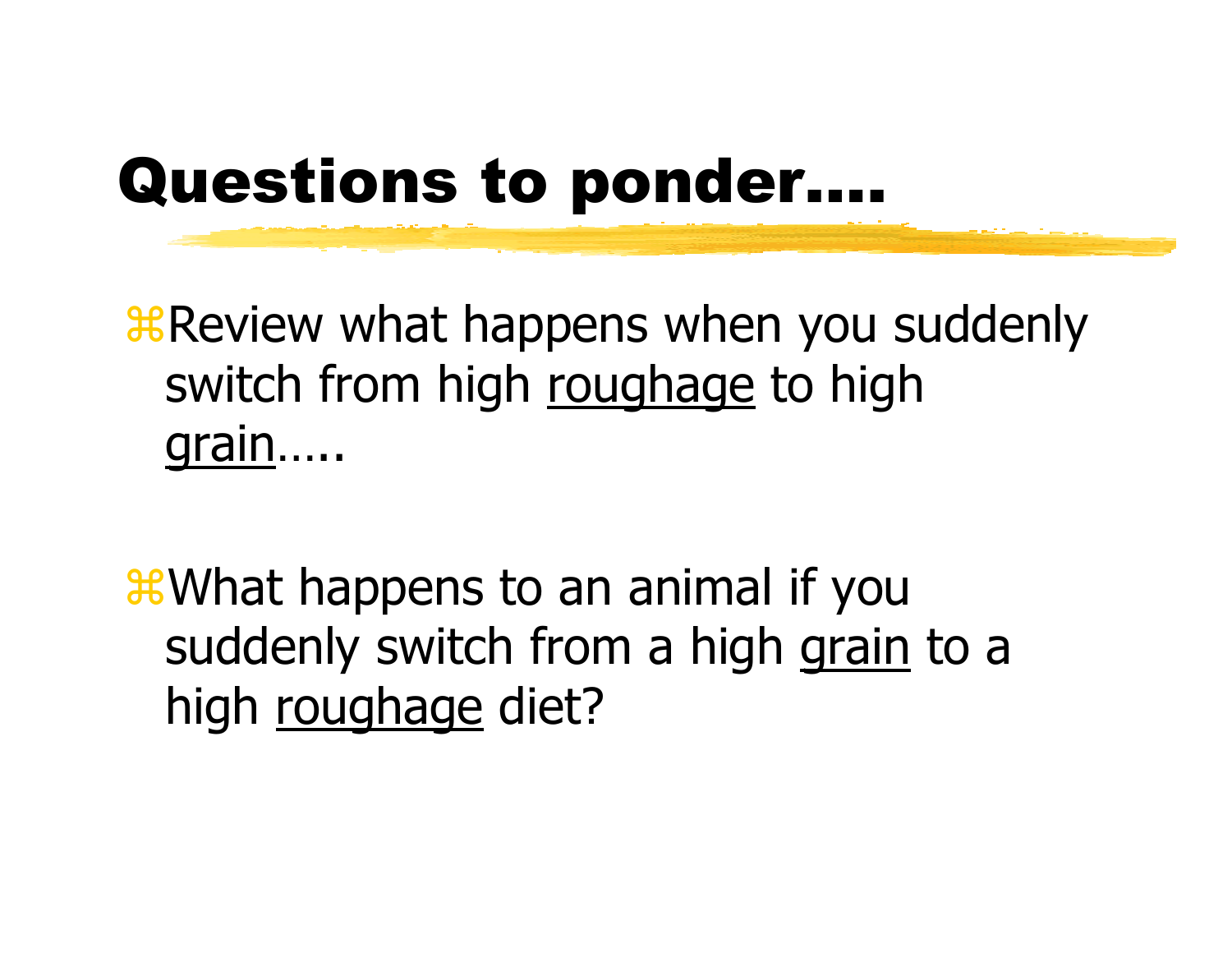# End products of Ruminant Digestion

**AVFAS**  $\Box$ Main energy source for cows  $\text{HCO}_2$  $\operatorname{\mathsf{a}\mathsf{C}\mathsf{H}}_4$  (Methane)  $\texttt{\#NH}_{3}\ (\textsf{Ammonia})$ &Microbes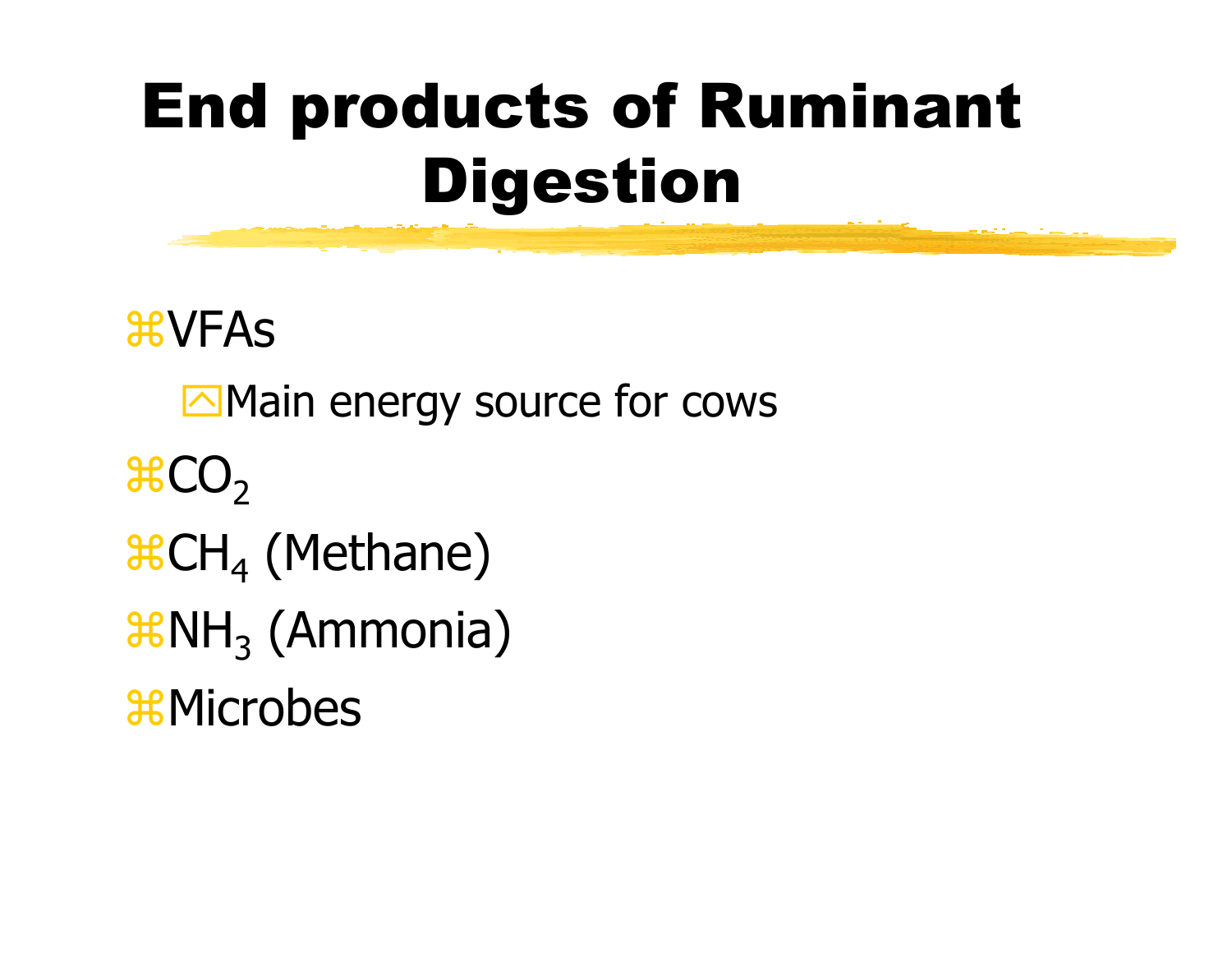# Importance of pH in Digestion

**#Optimum is 6.8 & Factors affecting pH N**Diet **EX** Hay versus Grain  $\Box$  Level of intake  $\Box$ Frequency of intake **BRegulating pH**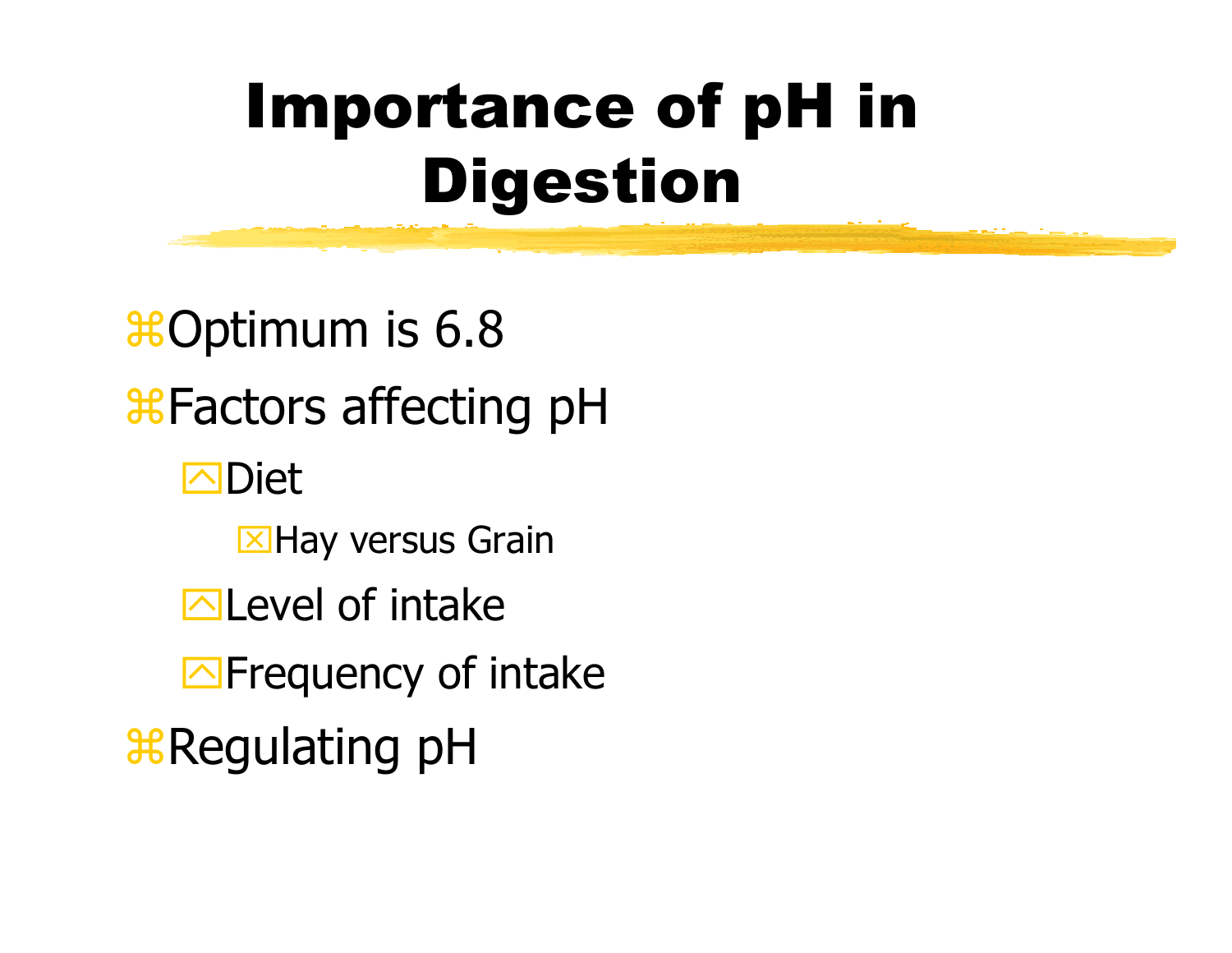

**a**Starch Fermenters

#### **&Cellulose/roughage Fermenters**

**a**Understanding consequences of quick changes in diet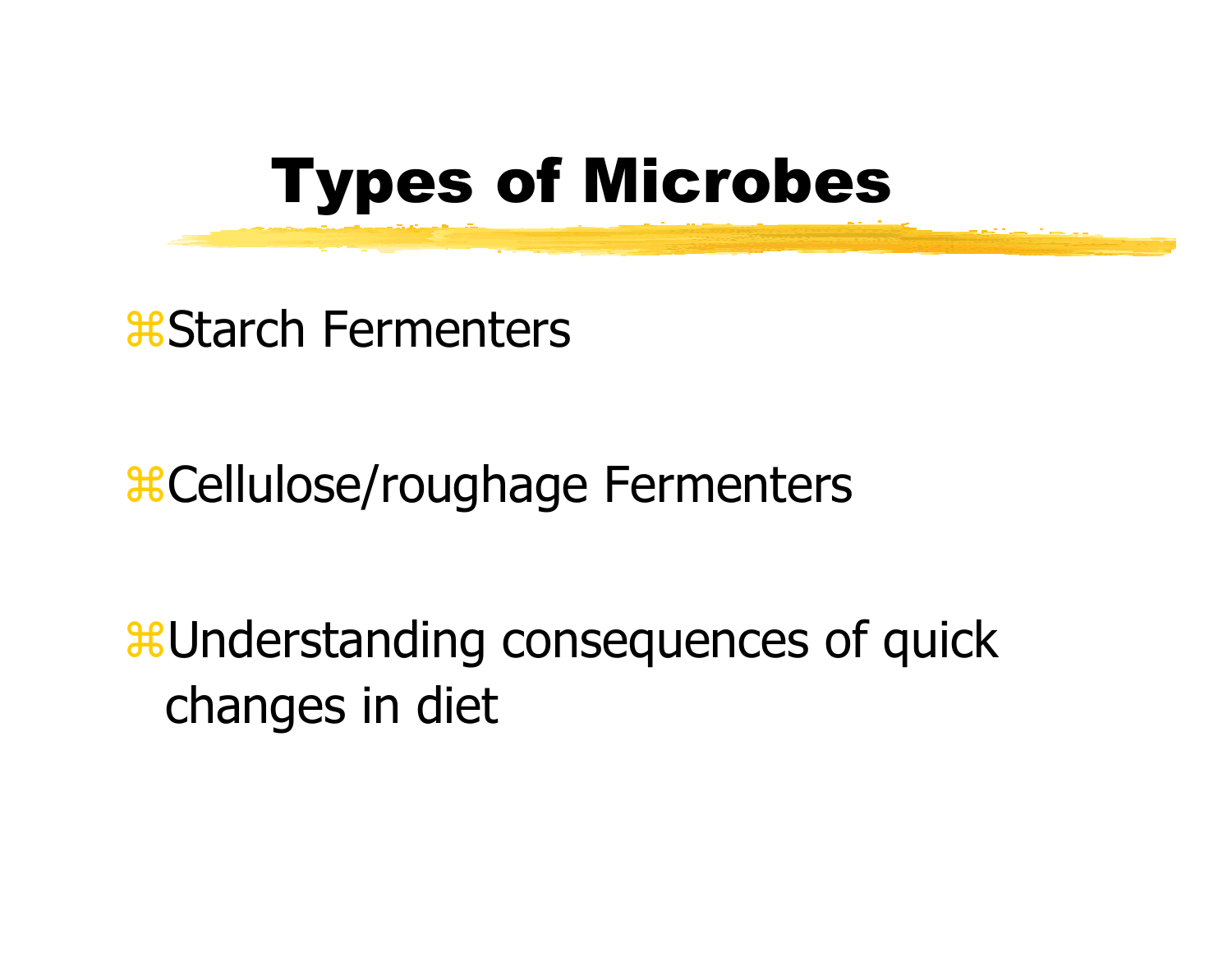### Rumen Development

**3648 -100 liters of liquid**  $\Box$  Larger in cows on a forage diet  $\Box$  Forage-fed calves have larger rumens  $\frac{121}{15}$  and the cow weight is rumen contents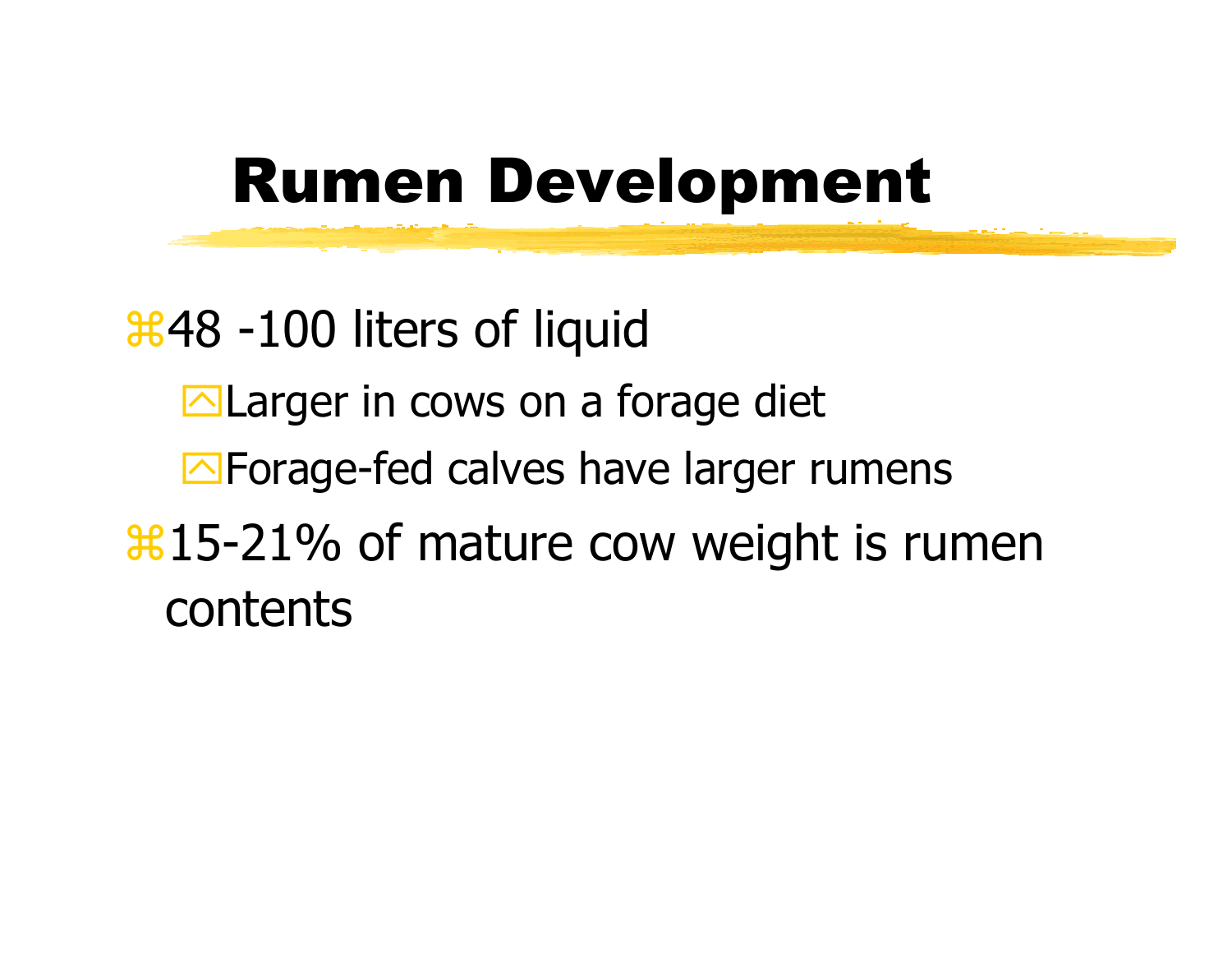#### DIGESTIVE TRACT CAPACITY

|    |                                       | <b>HEN</b> | <b>PIG</b> | <b>HORSE</b> | <b>COW</b>   |
|----|---------------------------------------|------------|------------|--------------|--------------|
|    | 1. STOMACH (%)                        | 57         | 29         | 8            | 67           |
|    | <b>RUMEN</b><br>Α.                    |            |            |              | 53           |
|    | RETICULUM<br><b>B</b> .               |            |            |              | $\mathbf{3}$ |
|    | $\mathfrak{c}.$<br><b>OMASUM</b>      |            |            |              | 5            |
|    | D.<br><b>ABOMASUM</b>                 |            |            |              | 6            |
|    | Ε.<br><b>CROP</b>                     | 43         |            |              |              |
|    | $F_{\alpha}$<br><b>PROVENTRICULUS</b> | 0.3        |            |              |              |
|    | G.<br><b>GIZZARD</b>                  | 14         |            |              |              |
|    | 2. SMALL INTESTINE (%)                | 26         | 34         | 25           | 20           |
| 3. | CECUM (%)                             | 6          | 4          | 18           | $\mathbf{3}$ |
| 4. | LARGE INTESTINE (%)                   | <b>10</b>  | 32         | 48           | 9            |
|    | <b>TOTAL CAPACITY (GAL.).02</b>       |            |            | 45           | 80           |

 $\curvearrowleft$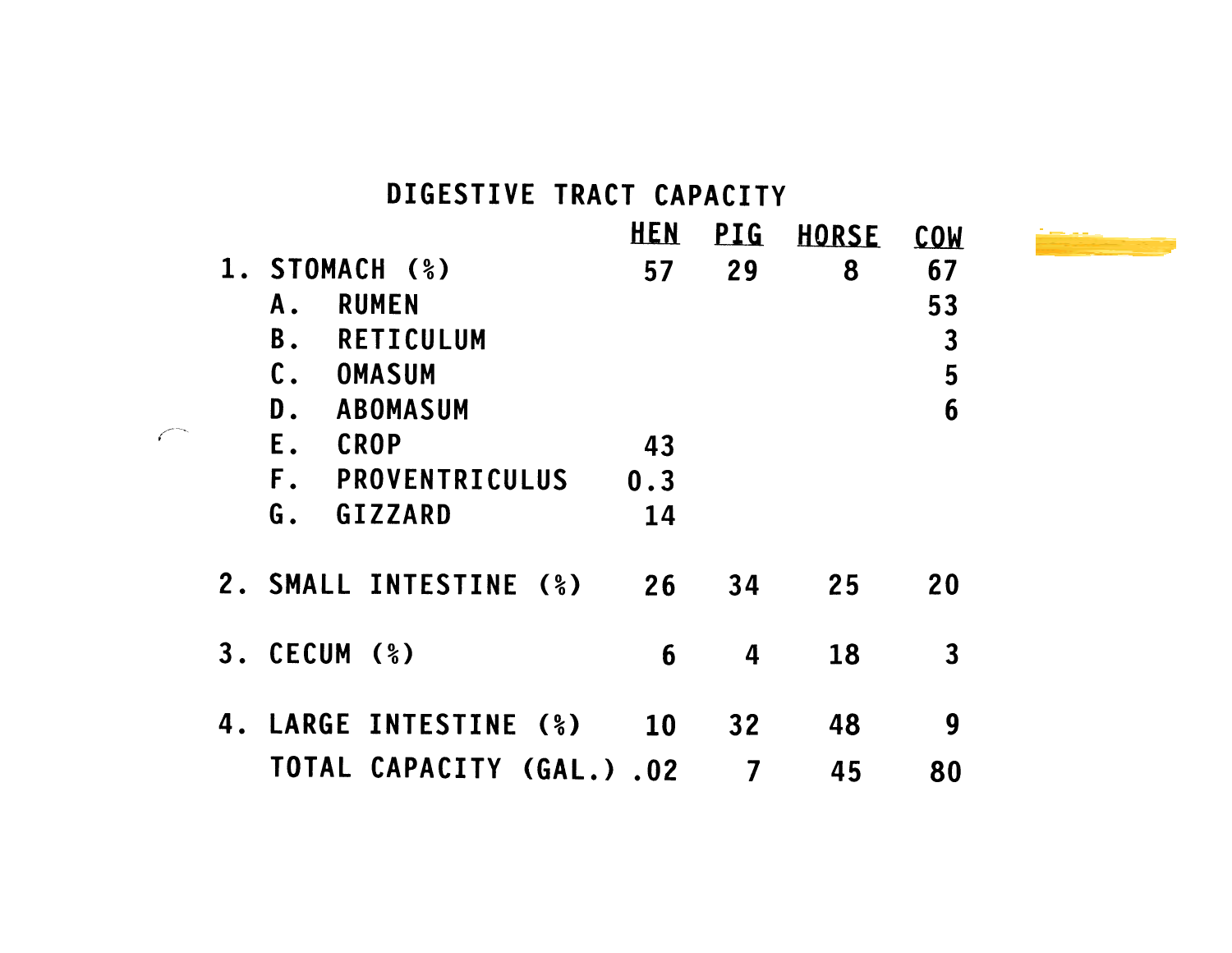### Rate of Passage

**\**&Definition

 $\Box$  How fast food passes through the rumen **& General trends with various feedstuffs** 

- Scround vs Stem Hay
- $\bigcap$ Concentrates
- **&Why important?**